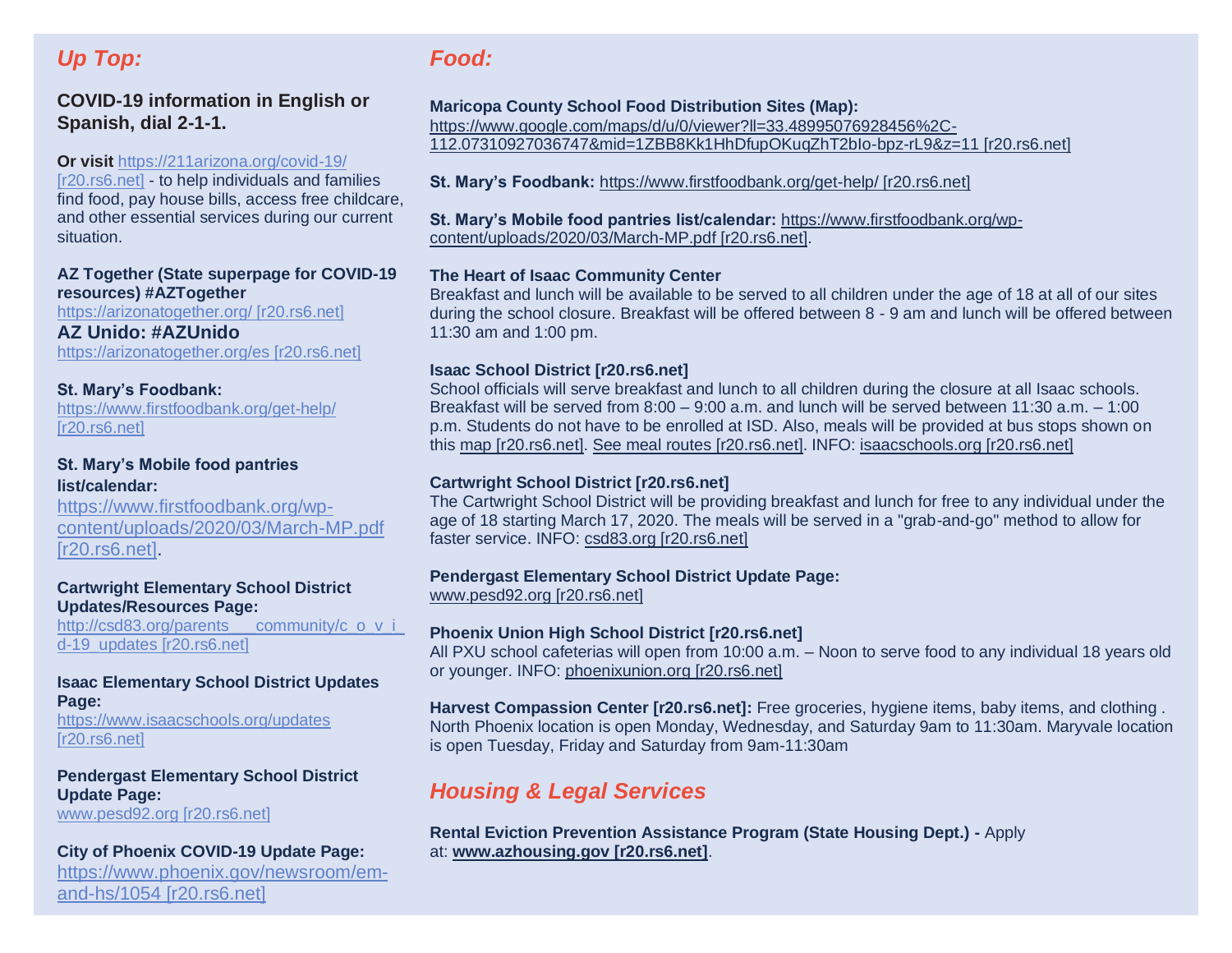#### **City of Phoenix Coronavirus Business & Resident Resources:**

[https://www.phoenix.gov/Resources](https://urldefense.com/v3/__http:/r20.rs6.net/tn.jsp?f=001c184bZjLv8sXdDF5ckNqPGaqLLVM4jLfUk47Zv4swugGhanB5_6SEKS4pEF6c9dPHMVsRyUoZfZvci5VBU3TDwjAWA5MzTMYLH4LZKUxttwwUGt577mGax9ZPNXEGVXNXkq6LqDZujtsrvlrnZwtj00CA3NZFi2I&c=VjyxH310zv2Mfe0U-33kNLIFOO8FGga3NKLFWcVMxhsGkBosXKaECw==&ch=U0yhzDUPR0yNKAF0oIQOYNnMFlVUSvhRWRpuINw1DbZ9U8p05q5Aug==__;!!LkjWUF49MRd51_ry!PYFkHBftJHta9Vv9RDvvPjX2mBnHVUOrYlrgvdUeW-6H7mhl4HxuoNUw3g3TAZ8om-Vy7Wo$)  [\[r20.rs6.net\]](https://urldefense.com/v3/__http:/r20.rs6.net/tn.jsp?f=001c184bZjLv8sXdDF5ckNqPGaqLLVM4jLfUk47Zv4swugGhanB5_6SEKS4pEF6c9dPHMVsRyUoZfZvci5VBU3TDwjAWA5MzTMYLH4LZKUxttwwUGt577mGax9ZPNXEGVXNXkq6LqDZujtsrvlrnZwtj00CA3NZFi2I&c=VjyxH310zv2Mfe0U-33kNLIFOO8FGga3NKLFWcVMxhsGkBosXKaECw==&ch=U0yhzDUPR0yNKAF0oIQOYNnMFlVUSvhRWRpuINw1DbZ9U8p05q5Aug==__;!!LkjWUF49MRd51_ry!PYFkHBftJHta9Vv9RDvvPjX2mBnHVUOrYlrgvdUeW-6H7mhl4HxuoNUw3g3TAZ8om-Vy7Wo$)

#### **Maricopa County Health Dept. Coronavirius Disease 2019 page**:

[https://www.maricopa.gov/5460/Coronavir](https://urldefense.com/v3/__http:/r20.rs6.net/tn.jsp?f=001c184bZjLv8sXdDF5ckNqPGaqLLVM4jLfUk47Zv4swugGhanB5_6SEKS4pEF6c9dPqbJbd7WR_DkNhdbrSzogjDsQvAtYsEWFmnbcSFqEYBOVu5kLJZrnuyRVj7WcItpwyf8dCJiDrfoyS4baMp22pbeDsf0SQ00mooNRMWfN1YPbvn8D27hR2_RsBvACCcN6&c=VjyxH310zv2Mfe0U-33kNLIFOO8FGga3NKLFWcVMxhsGkBosXKaECw==&ch=U0yhzDUPR0yNKAF0oIQOYNnMFlVUSvhRWRpuINw1DbZ9U8p05q5Aug==__;!!LkjWUF49MRd51_ry!PYFkHBftJHta9Vv9RDvvPjX2mBnHVUOrYlrgvdUeW-6H7mhl4HxuoNUw3g3TAZ8oDWWluIQ$) [us-Disease-2019 \[r20.rs6.net\]](https://urldefense.com/v3/__http:/r20.rs6.net/tn.jsp?f=001c184bZjLv8sXdDF5ckNqPGaqLLVM4jLfUk47Zv4swugGhanB5_6SEKS4pEF6c9dPqbJbd7WR_DkNhdbrSzogjDsQvAtYsEWFmnbcSFqEYBOVu5kLJZrnuyRVj7WcItpwyf8dCJiDrfoyS4baMp22pbeDsf0SQ00mooNRMWfN1YPbvn8D27hR2_RsBvACCcN6&c=VjyxH310zv2Mfe0U-33kNLIFOO8FGga3NKLFWcVMxhsGkBosXKaECw==&ch=U0yhzDUPR0yNKAF0oIQOYNnMFlVUSvhRWRpuINw1DbZ9U8p05q5Aug==__;!!LkjWUF49MRd51_ry!PYFkHBftJHta9Vv9RDvvPjX2mBnHVUOrYlrgvdUeW-6H7mhl4HxuoNUw3g3TAZ8oDWWluIQ$)

#### **West Valley Resources – WestMarc**:

[https://www.westmarc.org/wvresources/](https://urldefense.com/v3/__http:/r20.rs6.net/tn.jsp?f=001c184bZjLv8sXdDF5ckNqPGaqLLVM4jLfUk47Zv4swugGhanB5_6SEKS4pEF6c9dPE0xFjJKHDJ6DZBood37znUr2I7b1Ya3pt0Frga_GJJXJ0bvP9ryZ8ziXxBJ7LQXeAwIDFJCWiM_rY_dmReuFlb5sDMBHQjx56cR9lfsl_ao=&c=VjyxH310zv2Mfe0U-33kNLIFOO8FGga3NKLFWcVMxhsGkBosXKaECw==&ch=U0yhzDUPR0yNKAF0oIQOYNnMFlVUSvhRWRpuINw1DbZ9U8p05q5Aug==__;!!LkjWUF49MRd51_ry!PYFkHBftJHta9Vv9RDvvPjX2mBnHVUOrYlrgvdUeW-6H7mhl4HxuoNUw3g3TAZ8oqD70oeA$)  [\[r20.rs6.net\]](https://urldefense.com/v3/__http:/r20.rs6.net/tn.jsp?f=001c184bZjLv8sXdDF5ckNqPGaqLLVM4jLfUk47Zv4swugGhanB5_6SEKS4pEF6c9dPE0xFjJKHDJ6DZBood37znUr2I7b1Ya3pt0Frga_GJJXJ0bvP9ryZ8ziXxBJ7LQXeAwIDFJCWiM_rY_dmReuFlb5sDMBHQjx56cR9lfsl_ao=&c=VjyxH310zv2Mfe0U-33kNLIFOO8FGga3NKLFWcVMxhsGkBosXKaECw==&ch=U0yhzDUPR0yNKAF0oIQOYNnMFlVUSvhRWRpuINw1DbZ9U8p05q5Aug==__;!!LkjWUF49MRd51_ry!PYFkHBftJHta9Vv9RDvvPjX2mBnHVUOrYlrgvdUeW-6H7mhl4HxuoNUw3g3TAZ8oqD70oeA$)

#### **Wesley Community and Health Centers**

**(including Golden Gate)** has the ability to see new patients for family primary health care as well as telehealth appointments available. (602)-233-0017

#### **Mountain Park Health Center** (NOTE: these are Phoenix-wide):

[https://mountainparkhealth.org/coronavirus/covi](https://urldefense.com/v3/__http:/r20.rs6.net/tn.jsp?f=001c184bZjLv8sXdDF5ckNqPGaqLLVM4jLfUk47Zv4swugGhanB5_6SEKS4pEF6c9dPIorZzcmGI2InDO0_rFeB1s40PJ0kmhudjJvKsFesP_I3xm8WId6V25iJbpQe9p40tvn9QjVr0KDjkyzoUyw9uHhKPO5U37fjOjJk3AooAMgleTQ9axM9D3RbhcIheloY5nlXB3FsVAmK7WzgInoE-y7hPMyDxpvhT3ZrG6Akemwl8gml4jrv-Qgim5vbVxXLpTsIIbSsDOZj2wepn3ioaC0HEREyl2c-3yXNWDKXuekKpY43TyLtndeoCXvQfG_9Wjg3iL3KDFjseGRoVqn0A3ffIKsvNiBoCY05d5sB88cEBTkqtsY5us6H4Un4-W2JJhqATofTS9EDzVs8eQxhYvAscGyI49QCh3-cl-E084TFSc2JeKrUjNx8HLlCmOfC179nKwcHkAweP_LBqs_nlYJD40TxSKLnF3vVtXzX77leyxrb-3ysmEwS1ww4BURaRTVJ6GzrNNaq8u34JVpprJwB-0QmlfMdvp67l3iA0qwE1DBj6wynhw==&c=VjyxH310zv2Mfe0U-33kNLIFOO8FGga3NKLFWcVMxhsGkBosXKaECw==&ch=U0yhzDUPR0yNKAF0oIQOYNnMFlVUSvhRWRpuINw1DbZ9U8p05q5Aug==__;!!LkjWUF49MRd51_ry!PYFkHBftJHta9Vv9RDvvPjX2mBnHVUOrYlrgvdUeW-6H7mhl4HxuoNUw3g3TAZ8o5oT97yw$) [d19-resources / \[r20.rs6.net\]](https://urldefense.com/v3/__http:/r20.rs6.net/tn.jsp?f=001c184bZjLv8sXdDF5ckNqPGaqLLVM4jLfUk47Zv4swugGhanB5_6SEKS4pEF6c9dPIorZzcmGI2InDO0_rFeB1s40PJ0kmhudjJvKsFesP_I3xm8WId6V25iJbpQe9p40tvn9QjVr0KDjkyzoUyw9uHhKPO5U37fjOjJk3AooAMgleTQ9axM9D3RbhcIheloY5nlXB3FsVAmK7WzgInoE-y7hPMyDxpvhT3ZrG6Akemwl8gml4jrv-Qgim5vbVxXLpTsIIbSsDOZj2wepn3ioaC0HEREyl2c-3yXNWDKXuekKpY43TyLtndeoCXvQfG_9Wjg3iL3KDFjseGRoVqn0A3ffIKsvNiBoCY05d5sB88cEBTkqtsY5us6H4Un4-W2JJhqATofTS9EDzVs8eQxhYvAscGyI49QCh3-cl-E084TFSc2JeKrUjNx8HLlCmOfC179nKwcHkAweP_LBqs_nlYJD40TxSKLnF3vVtXzX77leyxrb-3ysmEwS1ww4BURaRTVJ6GzrNNaq8u34JVpprJwB-0QmlfMdvp67l3iA0qwE1DBj6wynhw==&c=VjyxH310zv2Mfe0U-33kNLIFOO8FGga3NKLFWcVMxhsGkBosXKaECw==&ch=U0yhzDUPR0yNKAF0oIQOYNnMFlVUSvhRWRpuINw1DbZ9U8p05q5Aug==__;!!LkjWUF49MRd51_ry!PYFkHBftJHta9Vv9RDvvPjX2mBnHVUOrYlrgvdUeW-6H7mhl4HxuoNUw3g3TAZ8o5oT97yw$)

Mountain Park is now Offering Appointments Over the Phone

Right now the safest thing for everyone to do is stay home. In an effort to continue meeting the needs of our patients, while helping to stop the spread of COVID-19 and keep our staff and patients safe, appointments can now be done over the phone. To have your next appointment be over the phone, simply call us at (602) 243- 7277 and ask to schedule a phone visit with your provider.

#### **Councilwoman Betty Guardado** is sending

regular COVID-19 updates.

You can sign up for her list

#### here: [https://www.phoenix.gov/newsroom/em](https://urldefense.com/v3/__http:/r20.rs6.net/tn.jsp?f=001c184bZjLv8sXdDF5ckNqPGaqLLVM4jLfUk47Zv4swugGhanB5_6SEKS4pEF6c9dPic3WvoUdh0lyv9zs59JWzZSK1AM5TgkCN8Xjl2Hw3G9fNzLgN3D_SG_PNDNYNewPKpasT-0vr40K2VgPB3nN5QaWdI3Vh8XF5tKDhQ4nFfpj8RKTdw518xOQ-j5gch5VCsono1P5vfqvknyULfGp685E_BTxQw5lHUYyd1DBtrOKYinVojCjNvzJ7jKQrN4KDRcenFhJ5cbRZE6RDcXAdDc0pEl68o7Isc0t-kHKkPMYLw4lG-8j6w-QdzMQizJaHPAkRkceZ_-ppBib2nY7BTWl49lo9F39joaHKm-bFAfNDAs-mvKUM0cuOUKRz_t_GJwAE1N-WfSRkQ_STcu5v6ngnKQFjAolnNzxlSFbzEp1ODwJxlfosI8nlKQQI1-uIG-Pv5zc-gm-g-2x09SVdACbKXRctpdGWjXUmpKE9u4Mm7ufIkVtnFhTxDv2-TCUEDAuaaEUtU8te2B-z2yhECjc18OSSE9d&c=VjyxH310zv2Mfe0U-33kNLIFOO8FGga3NKLFWcVMxhsGkBosXKaECw==&ch=U0yhzDUPR0yNKAF0oIQOYNnMFlVUSvhRWRpuINw1DbZ9U8p05q5Aug==__;!!LkjWUF49MRd51_ry!PYFkHBftJHta9Vv9RDvvPjX2mBnHVUOrYlrgvdUeW-6H7mhl4HxuoNUw3g3TAZ8oj4TPPfs$)[and-hs/1054 \[r20.rs6.net\]](https://urldefense.com/v3/__http:/r20.rs6.net/tn.jsp?f=001c184bZjLv8sXdDF5ckNqPGaqLLVM4jLfUk47Zv4swugGhanB5_6SEKS4pEF6c9dPic3WvoUdh0lyv9zs59JWzZSK1AM5TgkCN8Xjl2Hw3G9fNzLgN3D_SG_PNDNYNewPKpasT-0vr40K2VgPB3nN5QaWdI3Vh8XF5tKDhQ4nFfpj8RKTdw518xOQ-j5gch5VCsono1P5vfqvknyULfGp685E_BTxQw5lHUYyd1DBtrOKYinVojCjNvzJ7jKQrN4KDRcenFhJ5cbRZE6RDcXAdDc0pEl68o7Isc0t-kHKkPMYLw4lG-8j6w-QdzMQizJaHPAkRkceZ_-ppBib2nY7BTWl49lo9F39joaHKm-bFAfNDAs-mvKUM0cuOUKRz_t_GJwAE1N-WfSRkQ_STcu5v6ngnKQFjAolnNzxlSFbzEp1ODwJxlfosI8nlKQQI1-uIG-Pv5zc-gm-g-2x09SVdACbKXRctpdGWjXUmpKE9u4Mm7ufIkVtnFhTxDv2-TCUEDAuaaEUtU8te2B-z2yhECjc18OSSE9d&c=VjyxH310zv2Mfe0U-33kNLIFOO8FGga3NKLFWcVMxhsGkBosXKaECw==&ch=U0yhzDUPR0yNKAF0oIQOYNnMFlVUSvhRWRpuINw1DbZ9U8p05q5Aug==__;!!LkjWUF49MRd51_ry!PYFkHBftJHta9Vv9RDvvPjX2mBnHVUOrYlrgvdUeW-6H7mhl4HxuoNUw3g3TAZ8oj4TPPfs$)

Parks & Recreation: For the Easter holiday weekend (Sat. April 11 & Sun. April 12) the following policy will be in effect:

Interested applicants who do not have computer access can call their local **[Community Action](https://urldefense.com/v3/__http:/r20.rs6.net/tn.jsp?f=001c184bZjLv8sXdDF5ckNqPGaqLLVM4jLfUk47Zv4swugGhanB5_6SEKS4pEF6c9dPFIKjmgHa_xBHkLU9SLxSa0FcuxOPEbSrhCaSRI-xQkIlJVjdmwUWmgm7szA8Bgt_LMb-bKgfxaO-iMx38al-QRw4t3R40vAuoxECBxmqV46mhLJpZeSIbGd1Ince8j43Wvgui3DwSh-cAU6566mJ8vyCGDsz1jm8fcbR8LneyqJ54TQqyTtET2sg6d0btcQD&c=VjyxH310zv2Mfe0U-33kNLIFOO8FGga3NKLFWcVMxhsGkBosXKaECw==&ch=U0yhzDUPR0yNKAF0oIQOYNnMFlVUSvhRWRpuINw1DbZ9U8p05q5Aug==__;!!LkjWUF49MRd51_ry!PYFkHBftJHta9Vv9RDvvPjX2mBnHVUOrYlrgvdUeW-6H7mhl4HxuoNUw3g3TAZ8ofs02JvY$)  [Agency \[r20.rs6.net\]](https://urldefense.com/v3/__http:/r20.rs6.net/tn.jsp?f=001c184bZjLv8sXdDF5ckNqPGaqLLVM4jLfUk47Zv4swugGhanB5_6SEKS4pEF6c9dPFIKjmgHa_xBHkLU9SLxSa0FcuxOPEbSrhCaSRI-xQkIlJVjdmwUWmgm7szA8Bgt_LMb-bKgfxaO-iMx38al-QRw4t3R40vAuoxECBxmqV46mhLJpZeSIbGd1Ince8j43Wvgui3DwSh-cAU6566mJ8vyCGDsz1jm8fcbR8LneyqJ54TQqyTtET2sg6d0btcQD&c=VjyxH310zv2Mfe0U-33kNLIFOO8FGga3NKLFWcVMxhsGkBosXKaECw==&ch=U0yhzDUPR0yNKAF0oIQOYNnMFlVUSvhRWRpuINw1DbZ9U8p05q5Aug==__;!!LkjWUF49MRd51_ry!PYFkHBftJHta9Vv9RDvvPjX2mBnHVUOrYlrgvdUeW-6H7mhl4HxuoNUw3g3TAZ8ofs02JvY$)** to initiate an application over the telephone.

#### **Homeowners:**

#### **Save Our Home AZ (State foreclosure assistance initiative):**

SOHAZ Program questions may be directed to the Arizona Department of Housing, Monday through Friday, from 8:00 a.m. – 5:00 p.m. by calling (602) 771-1000 or by visiting [housing.az.gov/save-our](https://urldefense.com/v3/__http:/r20.rs6.net/tn.jsp?f=001c184bZjLv8sXdDF5ckNqPGaqLLVM4jLfUk47Zv4swugGhanB5_6SEKS4pEF6c9dPGEXhvIVKnKk8XzagaZcaApsQOuKZJuVNfMTvSzDiv7LvdrUeWPtEULuNIz5T3Klwo5WzY23V620VH0F7Noo1qfi-V2f-3vfiQ-Z-poZCbjih6N6U4Ln3iGnrzQN9qSDNwoV5vfLQZrPBygzvGG6UJYh2aGKUMNgS8Ov3yMVNzt0AEypG_jYvNyTi_qDn9JqKSMwLjmfi_I8EBwQMQyBWLhCX2wdpLMeJ2fM-B10W0RJkRmcf8zW2vwcdgur-JAwkeAyAHExsEddrDzRzNhnpYFed9oOngtOKwszeZ9X_xayJzfF4Pk_OQDfzIh_VLIYiKZ-550jjkGPDIuS5_VHYKFr8qTkR-HGxVy2918dT0cC-xdZCsTJZUpP1MZRgcVGBD1iuTuKW1aAx2uYAuKjx0III-aNblSDhDdWXh8nQmZmMYCOwLiaRPKRgDCB4vXJ0QnuuDusHLavuvXJLHRFF-Q==&c=VjyxH310zv2Mfe0U-33kNLIFOO8FGga3NKLFWcVMxhsGkBosXKaECw==&ch=U0yhzDUPR0yNKAF0oIQOYNnMFlVUSvhRWRpuINw1DbZ9U8p05q5Aug==__;!!LkjWUF49MRd51_ry!PYFkHBftJHta9Vv9RDvvPjX2mBnHVUOrYlrgvdUeW-6H7mhl4HxuoNUw3g3TAZ8ouqX2K7M$)[home \[r20.rs6.net\].](https://urldefense.com/v3/__http:/r20.rs6.net/tn.jsp?f=001c184bZjLv8sXdDF5ckNqPGaqLLVM4jLfUk47Zv4swugGhanB5_6SEKS4pEF6c9dPGEXhvIVKnKk8XzagaZcaApsQOuKZJuVNfMTvSzDiv7LvdrUeWPtEULuNIz5T3Klwo5WzY23V620VH0F7Noo1qfi-V2f-3vfiQ-Z-poZCbjih6N6U4Ln3iGnrzQN9qSDNwoV5vfLQZrPBygzvGG6UJYh2aGKUMNgS8Ov3yMVNzt0AEypG_jYvNyTi_qDn9JqKSMwLjmfi_I8EBwQMQyBWLhCX2wdpLMeJ2fM-B10W0RJkRmcf8zW2vwcdgur-JAwkeAyAHExsEddrDzRzNhnpYFed9oOngtOKwszeZ9X_xayJzfF4Pk_OQDfzIh_VLIYiKZ-550jjkGPDIuS5_VHYKFr8qTkR-HGxVy2918dT0cC-xdZCsTJZUpP1MZRgcVGBD1iuTuKW1aAx2uYAuKjx0III-aNblSDhDdWXh8nQmZmMYCOwLiaRPKRgDCB4vXJ0QnuuDusHLavuvXJLHRFF-Q==&c=VjyxH310zv2Mfe0U-33kNLIFOO8FGga3NKLFWcVMxhsGkBosXKaECw==&ch=U0yhzDUPR0yNKAF0oIQOYNnMFlVUSvhRWRpuINw1DbZ9U8p05q5Aug==__;!!LkjWUF49MRd51_ry!PYFkHBftJHta9Vv9RDvvPjX2mBnHVUOrYlrgvdUeW-6H7mhl4HxuoNUw3g3TAZ8ouqX2K7M$)

## View information on the SOHAZ program **[HERE \[r20.rs6.net\]](https://urldefense.com/v3/__http:/r20.rs6.net/tn.jsp?f=001c184bZjLv8sXdDF5ckNqPGaqLLVM4jLfUk47Zv4swugGhanB5_6SEKS4pEF6c9dPGEXhvIVKnKk8XzagaZcaApsQOuKZJuVNfMTvSzDiv7LvdrUeWPtEULuNIz5T3Klwo5WzY23V620VH0F7Noo1qfi-V2f-3vfiQ-Z-poZCbjih6N6U4Ln3iGnrzQN9qSDNwoV5vfLQZrPBygzvGG6UJYh2aGKUMNgS8Ov3yMVNzt0AEypG_jYvNyTi_qDn9JqKSMwLjmfi_I8EBwQMQyBWLhCX2wdpLMeJ2fM-B10W0RJkRmcf8zW2vwcdgur-JAwkeAyAHExsEddrDzRzNhnpYFed9oOngtOKwszeZ9X_xayJzfF4Pk_OQDfzIh_VLIYiKZ-550jjkGPDIuS5_VHYKFr8qTkR-HGxVy2918dT0cC-xdZCsTJZUpP1MZRgcVGBD1iuTuKW1aAx2uYAuKjx0III-aNblSDhDdWXh8nQmZmMYCOwLiaRPKRgDCB4vXJ0QnuuDusHLavuvXJLHRFF-Q==&c=VjyxH310zv2Mfe0U-33kNLIFOO8FGga3NKLFWcVMxhsGkBosXKaECw==&ch=U0yhzDUPR0yNKAF0oIQOYNnMFlVUSvhRWRpuINw1DbZ9U8p05q5Aug==__;!!LkjWUF49MRd51_ry!PYFkHBftJHta9Vv9RDvvPjX2mBnHVUOrYlrgvdUeW-6H7mhl4HxuoNUw3g3TAZ8ouqX2K7M$)**.

The Arizona Department of Housing also operates a toll-free hotline staffed with housing counselors to answer questions about housing in Arizona. To reach a housing counselor toll free, Arizonans can call: 1-877-448-1211.

#### **Utilities – City of Phoenix Human Services:**

[https://www.phoenix.gov/humanservices/programs/emergency \[r20.rs6.net\]](https://urldefense.com/v3/__http:/r20.rs6.net/tn.jsp?f=001c184bZjLv8sXdDF5ckNqPGaqLLVM4jLfUk47Zv4swugGhanB5_6SEKS4pEF6c9dP1OqwxNRx21Hy8mjsWGZfqWEBGxYCdsMLB7fpZNUO5SpDXcDJfwZs9EqHTAkU5EhNPY1RaT6XX8GEBW7cih1yuRiKzRfUicul0ekFZQXbiGV3boci1kAZjgxPSrYFMwIE&c=VjyxH310zv2Mfe0U-33kNLIFOO8FGga3NKLFWcVMxhsGkBosXKaECw==&ch=U0yhzDUPR0yNKAF0oIQOYNnMFlVUSvhRWRpuINw1DbZ9U8p05q5Aug==__;!!LkjWUF49MRd51_ry!PYFkHBftJHta9Vv9RDvvPjX2mBnHVUOrYlrgvdUeW-6H7mhl4HxuoNUw3g3TAZ8oceo80CI$)

**Other areas – find your Community Action Agency here:** [https://housing.az.gov/community-action](https://urldefense.com/v3/__http:/r20.rs6.net/tn.jsp?f=001c184bZjLv8sXdDF5ckNqPGaqLLVM4jLfUk47Zv4swugGhanB5_6SEKS4pEF6c9dPkstIbsLkixJzDYCODseY-LvcUcgPgru1XCIrs3Z8edEE2PV91m7HGSsIYc32NO4EgHlFfFo0UM0ibbmp0yXec1orA5ZtyrPXHtZaUO3A6MsxRb4e6KV38hbW6G8ktyTnEgAQ-t2xEKQ54Wl1Reg0UpCSI0P-KN25atNwvF4MeafwiGUE1rhdFBhyzxvD7s8A4YuxQ9sLrcCCQ7Lo1BBCC4aAHEeLmPbLeXKjZT2UdjnaO6HOx_sfFqNGFZaEG7v42Krkjd9HaIUZTzRzhdGo20Zfyclnno-W&c=VjyxH310zv2Mfe0U-33kNLIFOO8FGga3NKLFWcVMxhsGkBosXKaECw==&ch=U0yhzDUPR0yNKAF0oIQOYNnMFlVUSvhRWRpuINw1DbZ9U8p05q5Aug==__;!!LkjWUF49MRd51_ry!PYFkHBftJHta9Vv9RDvvPjX2mBnHVUOrYlrgvdUeW-6H7mhl4HxuoNUw3g3TAZ8oNlz1KR4$)[agencies-arizona-offer-emergency-eviction-and-utility-](https://urldefense.com/v3/__http:/r20.rs6.net/tn.jsp?f=001c184bZjLv8sXdDF5ckNqPGaqLLVM4jLfUk47Zv4swugGhanB5_6SEKS4pEF6c9dPkstIbsLkixJzDYCODseY-LvcUcgPgru1XCIrs3Z8edEE2PV91m7HGSsIYc32NO4EgHlFfFo0UM0ibbmp0yXec1orA5ZtyrPXHtZaUO3A6MsxRb4e6KV38hbW6G8ktyTnEgAQ-t2xEKQ54Wl1Reg0UpCSI0P-KN25atNwvF4MeafwiGUE1rhdFBhyzxvD7s8A4YuxQ9sLrcCCQ7Lo1BBCC4aAHEeLmPbLeXKjZT2UdjnaO6HOx_sfFqNGFZaEG7v42Krkjd9HaIUZTzRzhdGo20Zfyclnno-W&c=VjyxH310zv2Mfe0U-33kNLIFOO8FGga3NKLFWcVMxhsGkBosXKaECw==&ch=U0yhzDUPR0yNKAF0oIQOYNnMFlVUSvhRWRpuINw1DbZ9U8p05q5Aug==__;!!LkjWUF49MRd51_ry!PYFkHBftJHta9Vv9RDvvPjX2mBnHVUOrYlrgvdUeW-6H7mhl4HxuoNUw3g3TAZ8oNlz1KR4$)

[assistance?fbclid=IwAR3UOs5aQr8VRHobI\\_ujI56zcwUO6ZGQ0jmXr9F-T7\\_J\\_SELH4-2514UdDo](https://urldefense.com/v3/__http:/r20.rs6.net/tn.jsp?f=001c184bZjLv8sXdDF5ckNqPGaqLLVM4jLfUk47Zv4swugGhanB5_6SEKS4pEF6c9dPkstIbsLkixJzDYCODseY-LvcUcgPgru1XCIrs3Z8edEE2PV91m7HGSsIYc32NO4EgHlFfFo0UM0ibbmp0yXec1orA5ZtyrPXHtZaUO3A6MsxRb4e6KV38hbW6G8ktyTnEgAQ-t2xEKQ54Wl1Reg0UpCSI0P-KN25atNwvF4MeafwiGUE1rhdFBhyzxvD7s8A4YuxQ9sLrcCCQ7Lo1BBCC4aAHEeLmPbLeXKjZT2UdjnaO6HOx_sfFqNGFZaEG7v42Krkjd9HaIUZTzRzhdGo20Zfyclnno-W&c=VjyxH310zv2Mfe0U-33kNLIFOO8FGga3NKLFWcVMxhsGkBosXKaECw==&ch=U0yhzDUPR0yNKAF0oIQOYNnMFlVUSvhRWRpuINw1DbZ9U8p05q5Aug==__;!!LkjWUF49MRd51_ry!PYFkHBftJHta9Vv9RDvvPjX2mBnHVUOrYlrgvdUeW-6H7mhl4HxuoNUw3g3TAZ8oNlz1KR4$)  [\[r20.rs6.net\]](https://urldefense.com/v3/__http:/r20.rs6.net/tn.jsp?f=001c184bZjLv8sXdDF5ckNqPGaqLLVM4jLfUk47Zv4swugGhanB5_6SEKS4pEF6c9dPkstIbsLkixJzDYCODseY-LvcUcgPgru1XCIrs3Z8edEE2PV91m7HGSsIYc32NO4EgHlFfFo0UM0ibbmp0yXec1orA5ZtyrPXHtZaUO3A6MsxRb4e6KV38hbW6G8ktyTnEgAQ-t2xEKQ54Wl1Reg0UpCSI0P-KN25atNwvF4MeafwiGUE1rhdFBhyzxvD7s8A4YuxQ9sLrcCCQ7Lo1BBCC4aAHEeLmPbLeXKjZT2UdjnaO6HOx_sfFqNGFZaEG7v42Krkjd9HaIUZTzRzhdGo20Zfyclnno-W&c=VjyxH310zv2Mfe0U-33kNLIFOO8FGga3NKLFWcVMxhsGkBosXKaECw==&ch=U0yhzDUPR0yNKAF0oIQOYNnMFlVUSvhRWRpuINw1DbZ9U8p05q5Aug==__;!!LkjWUF49MRd51_ry!PYFkHBftJHta9Vv9RDvvPjX2mBnHVUOrYlrgvdUeW-6H7mhl4HxuoNUw3g3TAZ8oNlz1KR4$)

### **CPLC Rental & Housing Questions:**

Info about Rental & Housing Questions, plus services available through CPLC's Housing Counseling Program (Phx 602-253-0838 & Tucson 520-882-0018)

#### **Community Legal Services has a series of resources and forms for tenants affected by COVID-19 – including requests for postponement of evictions -**

#### [https://clsaz.org/ \[r20.rs6.net\];](https://urldefense.com/v3/__http:/r20.rs6.net/tn.jsp?f=001c184bZjLv8sXdDF5ckNqPGaqLLVM4jLfUk47Zv4swugGhanB5_6SEKS4pEF6c9dP-UCoFIgdODr4VjP2fT2MMowJi-3Ii0Qf5H8cRFSh73y3V-objWvubfjfHwma80i64ZxA1DRhEXY=&c=VjyxH310zv2Mfe0U-33kNLIFOO8FGga3NKLFWcVMxhsGkBosXKaECw==&ch=U0yhzDUPR0yNKAF0oIQOYNnMFlVUSvhRWRpuINw1DbZ9U8p05q5Aug==__;!!LkjWUF49MRd51_ry!PYFkHBftJHta9Vv9RDvvPjX2mBnHVUOrYlrgvdUeW-6H7mhl4HxuoNUw3g3TAZ8osQES5rg$) 1-800-852-9075

Community Legal Services has created sample notices in English and Spanish for tenants to give to their landlords and TIPS for how to handle this process. I am attaching the notices and TIPS. Please help us get the word out to the community about this important protection for not just tenants but everyone in Arizona.

Governor Ducey's Executive Order 2020-14 provides that the enforcement of evictions can be delayed in certain circumstances related to COVID-19. The Order did not stop eviction actions. Instead, the constable will not lock out the tenant after the eviction judgment, if the tenant provides their landlord any of the following:

- You have been diagnosed with COVID-19 and must be quarantined;
- You have been ordered to self-quarantine by a medical professional because of your symptoms as defined by the Centers for Disease Control;
- Someone in your household has been diagnosed with COVID-19 and you must be quarantined;
- You have a health condition, as defined by the Centers for Disease Control, that makes you more at risk for COVID-19 than the average person;
- You have suffered a substantial loss of income as a result of COVID-19, such as job loss, reduced pay or compensation, your workplace closed, an obligation to miss work to care for a home-bound school-age child or other circumstances.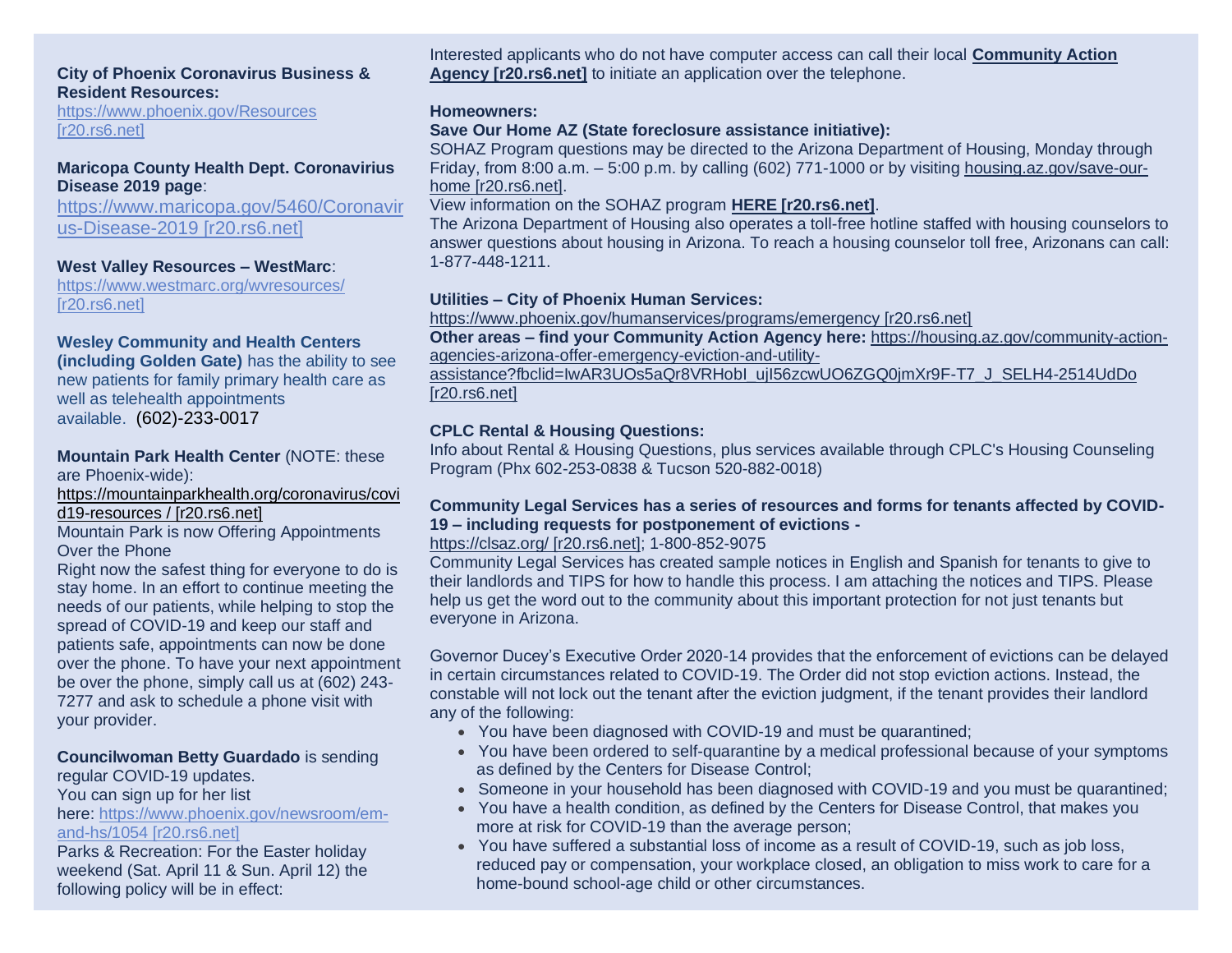- Flatland parks will be open for residents to access walking paths and green space only
- No picnicking will be allowed
- Restrooms will remain open
- Parking lots for flatland parks will be closed, but those with a disabled parking placard will be allowed access

Detailed information about the city's parks and their amenities is available by visiting [Phoenix.gov/Parks \[r20.rs6.net\].](https://urldefense.com/v3/__http:/r20.rs6.net/tn.jsp?f=001c184bZjLv8sXdDF5ckNqPGaqLLVM4jLfUk47Zv4swugGhanB5_6SEKS4pEF6c9dPAZaSY1x-zZIXMZa2tzscxblkisWsxCvnE7VO-BTt5n7ldb4DuCkpDh2P-fIvoauk-9QFqhgjIbescXIdGfWgKS9EDhndrE39HqI7Jvo3204jkTwFe5UgUPzvsrbSJovLZHRXVfS4FoFTkUYKynleTdSiSevdHdeeXLbomCw09fGN1HMgEKSutAvDSIhtdYQp5abPTfv-hxbudWB84NwMlSFHpFj0aqpjxt4Y04qVKWn_VDdT1e2u-_Y5eBx61lGf6BENa689A59v_hYi3tVZnTqZMSpPcqKrFys33gt6jT-dIETgQXYsTHuk_B6cX_-OqV-mdha4qB21nc4j1E5_TKCHzp5lgkwLfysXI7xG5EAQqE43nLCm8_WGYZiUK9amlXrVzsdAY4RM0qossuuuSGdS8k1TT3ueJ685q9iVCTecVSJkh_4TXtgk0lKVdrWo53wUcmcCVEFalN51nd6uJYKy-_fHZ-TO&c=VjyxH310zv2Mfe0U-33kNLIFOO8FGga3NKLFWcVMxhsGkBosXKaECw==&ch=U0yhzDUPR0yNKAF0oIQOYNnMFlVUSvhRWRpuINw1DbZ9U8p05q5Aug==__;!!LkjWUF49MRd51_ry!PYFkHBftJHta9Vv9RDvvPjX2mBnHVUOrYlrgvdUeW-6H7mhl4HxuoNUw3g3TAZ8oq9_h6pI$)

Human Services: Effective Monday, April 6, staff at the three [Arizona@Work City of](https://urldefense.com/v3/__http:/r20.rs6.net/tn.jsp?f=001c184bZjLv8sXdDF5ckNqPGaqLLVM4jLfUk47Zv4swugGhanB5_6SEKS4pEF6c9dP0oR7NmzXCDtiAeuTG6rmC4UYl8zKAiLgOtdIPa5EJSLEjUPEFfpnZdKm1kpQgMa2YCjVwVoNF5_14cjiBQSBwIjEVoB2xrDXHa30DUVwV66ZmcRysaPmFbGRKfZy95tS6R5-F7VaQu8bA7zgmdmOaYNt3CJ7HfZNwmZZgIi56Kb-o0fqixu19WT62nHpsv1pFcdNXXSlE9asY-O4Rcl3_Wkk8nL3fHhqejz4HGFU6ULxxve4qj0LkOGtK1zff771AuU5jfbxz4mbMFvNQQoh6KY5MlwNf_a5mZzfppq9-DhYO4CnjJSTh1SabntynIkrBB8-m_BNmRsGzjcK-y4IUDCVh-n8DEQzsRzgBMVykQ3cAJ1B2FXVkup_ncvZ4hDa0gnMhaDnvEGBU0bgqAlOZMIrJWCulctJp4F1IDyfTHlTCG8DZTF74Pin9cTmZ9GNYy_EJBH7clL4mv_9K2jndx4VC1n7CEJy&c=VjyxH310zv2Mfe0U-33kNLIFOO8FGga3NKLFWcVMxhsGkBosXKaECw==&ch=U0yhzDUPR0yNKAF0oIQOYNnMFlVUSvhRWRpuINw1DbZ9U8p05q5Aug==__;!!LkjWUF49MRd51_ry!PYFkHBftJHta9Vv9RDvvPjX2mBnHVUOrYlrgvdUeW-6H7mhl4HxuoNUw3g3TAZ8oPhWOpFs$)  [\[r20.rs6.net\]Phoenix Job Centers \[r20.rs6.net\]](https://urldefense.com/v3/__http:/r20.rs6.net/tn.jsp?f=001c184bZjLv8sXdDF5ckNqPGaqLLVM4jLfUk47Zv4swugGhanB5_6SEKS4pEF6c9dP0oR7NmzXCDtiAeuTG6rmC4UYl8zKAiLgOtdIPa5EJSLEjUPEFfpnZdKm1kpQgMa2YCjVwVoNF5_14cjiBQSBwIjEVoB2xrDXHa30DUVwV66ZmcRysaPmFbGRKfZy95tS6R5-F7VaQu8bA7zgmdmOaYNt3CJ7HfZNwmZZgIi56Kb-o0fqixu19WT62nHpsv1pFcdNXXSlE9asY-O4Rcl3_Wkk8nL3fHhqejz4HGFU6ULxxve4qj0LkOGtK1zff771AuU5jfbxz4mbMFvNQQoh6KY5MlwNf_a5mZzfppq9-DhYO4CnjJSTh1SabntynIkrBB8-m_BNmRsGzjcK-y4IUDCVh-n8DEQzsRzgBMVykQ3cAJ1B2FXVkup_ncvZ4hDa0gnMhaDnvEGBU0bgqAlOZMIrJWCulctJp4F1IDyfTHlTCG8DZTF74Pin9cTmZ9GNYy_EJBH7clL4mv_9K2jndx4VC1n7CEJy&c=VjyxH310zv2Mfe0U-33kNLIFOO8FGga3NKLFWcVMxhsGkBosXKaECw==&ch=U0yhzDUPR0yNKAF0oIQOYNnMFlVUSvhRWRpuINw1DbZ9U8p05q5Aug==__;!!LkjWUF49MRd51_ry!PYFkHBftJHta9Vv9RDvvPjX2mBnHVUOrYlrgvdUeW-6H7mhl4HxuoNUw3g3TAZ8oPhWOpFs$)

will start teleworking. This will allow us to implement recommended social distancing measures to protect our clients and staff. Client intakes, ongoing case management and referrals for supportive services will occur via phone or email. Please visit their [website](https://urldefense.com/v3/__http:/r20.rs6.net/tn.jsp?f=001c184bZjLv8sXdDF5ckNqPGaqLLVM4jLfUk47Zv4swugGhanB5_6SEKS4pEF6c9dPSBHPd9PAnpF9S6JPmTvXR0fTuenEOOkxseNXMQjls08wQT2aM-_BahkMB0DYd2mUhXIr77QudNdOSo8o7XJpprZ_OQJ3Jjtu8BsHkWn1cvhZ58awMVKNfaxp3FZKJx1R7BjT0SpwgrrnrqhaOLMAamtjJfikTv38zoyeNBZXXRcgMVlxdlOEmB_A9BujebIG6KFYQTIwwkPXuIfTWgNjW_I3qDBhYbXZLP6fz_ydjCayLOyWvT6JAkywKa-iW3P8vgIErbfm8NPfuvPeIXyIhLx3ty2pEHcXufKpJJElWRODsO71MKKiWR6fQZYJ4T5tyyWFzdvkDG_3HhhlusTWEWhEYV8qqK5NzRuvD9muY6k476WDCir3HM-j0Af4pcWKtHHXh3wII3zm2ehNnmqUnJPi5GDuNYJDdMS88wpeoYsXY6XIXWnykN_SAoI-eiwxTgHzweOiMU_kW8yO5VNBvam1SsZjdoxc&c=VjyxH310zv2Mfe0U-33kNLIFOO8FGga3NKLFWcVMxhsGkBosXKaECw==&ch=U0yhzDUPR0yNKAF0oIQOYNnMFlVUSvhRWRpuINw1DbZ9U8p05q5Aug==__;!!LkjWUF49MRd51_ry!PYFkHBftJHta9Vv9RDvvPjX2mBnHVUOrYlrgvdUeW-6H7mhl4HxuoNUw3g3TAZ8o62Cwnjw$)  [\[r20.rs6.net\]](https://urldefense.com/v3/__http:/r20.rs6.net/tn.jsp?f=001c184bZjLv8sXdDF5ckNqPGaqLLVM4jLfUk47Zv4swugGhanB5_6SEKS4pEF6c9dPSBHPd9PAnpF9S6JPmTvXR0fTuenEOOkxseNXMQjls08wQT2aM-_BahkMB0DYd2mUhXIr77QudNdOSo8o7XJpprZ_OQJ3Jjtu8BsHkWn1cvhZ58awMVKNfaxp3FZKJx1R7BjT0SpwgrrnrqhaOLMAamtjJfikTv38zoyeNBZXXRcgMVlxdlOEmB_A9BujebIG6KFYQTIwwkPXuIfTWgNjW_I3qDBhYbXZLP6fz_ydjCayLOyWvT6JAkywKa-iW3P8vgIErbfm8NPfuvPeIXyIhLx3ty2pEHcXufKpJJElWRODsO71MKKiWR6fQZYJ4T5tyyWFzdvkDG_3HhhlusTWEWhEYV8qqK5NzRuvD9muY6k476WDCir3HM-j0Af4pcWKtHHXh3wII3zm2ehNnmqUnJPi5GDuNYJDdMS88wpeoYsXY6XIXWnykN_SAoI-eiwxTgHzweOiMU_kW8yO5VNBvam1SsZjdoxc&c=VjyxH310zv2Mfe0U-33kNLIFOO8FGga3NKLFWcVMxhsGkBosXKaECw==&ch=U0yhzDUPR0yNKAF0oIQOYNnMFlVUSvhRWRpuINw1DbZ9U8p05q5Aug==__;!!LkjWUF49MRd51_ry!PYFkHBftJHta9Vv9RDvvPjX2mBnHVUOrYlrgvdUeW-6H7mhl4HxuoNUw3g3TAZ8o62Cwnjw$) or contact West office: 3406 North 51st Ave.

Phoenix, 85031 & Phone (623) 245-6200, Fax (623) 247-9172

Municipal Court: The court is postponing (continuing) jury trials through April 30, 2020 (from April 17, 2020)

- The court is postponing (continuing) arraignments that are currently scheduled through April 30, 2020, until after May 12, 2020.
- The court is only allowing persons with scheduled court appearances to enter the court building (similar to what City Hall is doing with requiring appointments)
- Those persons without scheduled court appearances, are directed to call the Court for direction.
- Petitions for Orders of Protection. although typically unscheduled court appearances, will proceed in order to protect the public. Although individuals seeking protective orders and any

# *Remote Learning/Teaching Resources for Families:*

## **ASU for You - ASU Superpage for Learners of ALL Levels:**

[https://asuforyou.asu.edu/ \[r20.rs6.net\]](https://urldefense.com/v3/__http:/r20.rs6.net/tn.jsp?f=001c184bZjLv8sXdDF5ckNqPGaqLLVM4jLfUk47Zv4swugGhanB5_6SEKS4pEF6c9dP_ptUBchRo5-iKvp5NZpw83OUrqHUvxd9GTBQbUs0ouye7b4rnGRVEQUuKDWsxDDrQfI3EGNsuRerLqYlVcaiOg==&c=VjyxH310zv2Mfe0U-33kNLIFOO8FGga3NKLFWcVMxhsGkBosXKaECw==&ch=U0yhzDUPR0yNKAF0oIQOYNnMFlVUSvhRWRpuINw1DbZ9U8p05q5Aug==__;!!LkjWUF49MRd51_ry!PYFkHBftJHta9Vv9RDvvPjX2mBnHVUOrYlrgvdUeW-6H7mhl4HxuoNUw3g3TAZ8oqGq9Wc8$)

## **Parenting during a Pandemic: Arizona Trauma Institute Webinar Series**

[https://mailchi.mp/aztrauma/parenting-during-a-pandemic \[r20.rs6.net\]](https://urldefense.com/v3/__http:/r20.rs6.net/tn.jsp?f=001c184bZjLv8sXdDF5ckNqPGaqLLVM4jLfUk47Zv4swugGhanB5_6SEKS4pEF6c9dPwt8v1t1ajmcS0Fr5YlmRYwAKGENmU4UCONiMHlk64pIk0_vA7zF36m8Yvs0sShJq1S1cucfGjxwbmhiyw5BkC3umZWY6JJ_9eksMfe7T34bAEtOkrfOqQpApdclqp74y&c=VjyxH310zv2Mfe0U-33kNLIFOO8FGga3NKLFWcVMxhsGkBosXKaECw==&ch=U0yhzDUPR0yNKAF0oIQOYNnMFlVUSvhRWRpuINw1DbZ9U8p05q5Aug==__;!!LkjWUF49MRd51_ry!PYFkHBftJHta9Vv9RDvvPjX2mBnHVUOrYlrgvdUeW-6H7mhl4HxuoNUw3g3TAZ8oTyBB8Z8$)

This is a three week coaching and resource group which begins April  $9<sup>th</sup>$ . It is free and will be hosted on Zoom

#### **ASU Mary Lou Fulton Teachers College Community Resources for K-12:**

[https://education.asu.edu/community \[r20.rs6.net\]](https://urldefense.com/v3/__http:/r20.rs6.net/tn.jsp?f=001c184bZjLv8sXdDF5ckNqPGaqLLVM4jLfUk47Zv4swugGhanB5_6SEKS4pEF6c9dPUPlZFFE8jgzDzGRrGwRDUWj1P_NBSJ9bKbOJmkCSVBvclvl5fgyRfE-vmKtwT89Ueln0JHTvHNwXR0JzxC5_rAWPmixx3eGp&c=VjyxH310zv2Mfe0U-33kNLIFOO8FGga3NKLFWcVMxhsGkBosXKaECw==&ch=U0yhzDUPR0yNKAF0oIQOYNnMFlVUSvhRWRpuINw1DbZ9U8p05q5Aug==__;!!LkjWUF49MRd51_ry!PYFkHBftJHta9Vv9RDvvPjX2mBnHVUOrYlrgvdUeW-6H7mhl4HxuoNUw3g3TAZ8oTKP-o8U$)

For infants-prek families: [First Things First](https://urldefense.com/v3/__http:/r20.rs6.net/tn.jsp?f=001c184bZjLv8sXdDF5ckNqPGaqLLVM4jLfUk47Zv4swugGhanB5_6SEKS4pEF6c9dPi--KCfG5Cuv7tM-uaTtpCK2EgF14vIpwCGXbxpOoBF-RkGO-VvKrmwglaoCqraJg1fDKebW2DfbTSkGO6zV7ACeVypQ6zO63&c=VjyxH310zv2Mfe0U-33kNLIFOO8FGga3NKLFWcVMxhsGkBosXKaECw==&ch=U0yhzDUPR0yNKAF0oIQOYNnMFlVUSvhRWRpuINw1DbZ9U8p05q5Aug==__;!!LkjWUF49MRd51_ry!PYFkHBftJHta9Vv9RDvvPjX2mBnHVUOrYlrgvdUeW-6H7mhl4HxuoNUw3g3TAZ8o1T-5bYE$) [r20.rs6.net]

[Scholastic Learn at Home \[r20.rs6.net\]:](https://urldefense.com/v3/__http:/r20.rs6.net/tn.jsp?f=001c184bZjLv8sXdDF5ckNqPGaqLLVM4jLfUk47Zv4swugGhanB5_6SEKS4pEF6c9dP7O7mevbzifgc9ZI4SKEQiikKvGNDMoxJzRoBvPwImmQC1p_iVdjDHgQcd0YqFKdHLr1fGXyQiouu6fT975Mwf2PcdCXoJgTICAE5xnRwnlLrCjjCEVeEGxdrL-B6NmuQKM-J2GJSwBk=&c=VjyxH310zv2Mfe0U-33kNLIFOO8FGga3NKLFWcVMxhsGkBosXKaECw==&ch=U0yhzDUPR0yNKAF0oIQOYNnMFlVUSvhRWRpuINw1DbZ9U8p05q5Aug==__;!!LkjWUF49MRd51_ry!PYFkHBftJHta9Vv9RDvvPjX2mBnHVUOrYlrgvdUeW-6H7mhl4HxuoNUw3g3TAZ8ohOK48S8$) Free, leveled, interactive literacy lessons for kids Prek-9th grade

VOOKS [\[r20.rs6.net\]](https://urldefense.com/v3/__http:/r20.rs6.net/tn.jsp?f=001c184bZjLv8sXdDF5ckNqPGaqLLVM4jLfUk47Zv4swugGhanB5_6SEKS4pEF6c9dPw6Z2lTQ5ekbOOdF_BYeOBTJ9jPct7llhvLorkyBggSl2vJeF2LFybkCikhatSgWpdpJzg1nqLXwIVOayJdFRKVqqtNsl6DLX&c=VjyxH310zv2Mfe0U-33kNLIFOO8FGga3NKLFWcVMxhsGkBosXKaECw==&ch=U0yhzDUPR0yNKAF0oIQOYNnMFlVUSvhRWRpuINw1DbZ9U8p05q5Aug==__;!!LkjWUF49MRd51_ry!PYFkHBftJHta9Vv9RDvvPjX2mBnHVUOrYlrgvdUeW-6H7mhl4HxuoNUw3g3TAZ8odnca3gI$) is offering 30 days free. This is an ad free, online library of animated story books. In addition to the free 30 days, there are resource guides with some books to do easy at home activities.

[Mystery Science](https://urldefense.com/v3/__http:/r20.rs6.net/tn.jsp?f=001c184bZjLv8sXdDF5ckNqPGaqLLVM4jLfUk47Zv4swugGhanB5_6SEKS4pEF6c9dP-bxrPkw002zp6Y_POQFYef_2eePRRGtKstBVpFWUts-j-iZE_0LVpkELtCxZGdz3dCTLZM7A0XB5odEhyNo8Lg==&c=VjyxH310zv2Mfe0U-33kNLIFOO8FGga3NKLFWcVMxhsGkBosXKaECw==&ch=U0yhzDUPR0yNKAF0oIQOYNnMFlVUSvhRWRpuINw1DbZ9U8p05q5Aug==__;!!LkjWUF49MRd51_ry!PYFkHBftJHta9Vv9RDvvPjX2mBnHVUOrYlrgvdUeW-6H7mhl4HxuoNUw3g3TAZ8o3ubLYf0$) [r20.rs6.net]: Ever seen Mystery Doug? If you like him, check out Mystery Science for a free membership and a starter list of easy, online K-5 science lessons you can do at home. [Brain POP \[r20.rs6.net\]:](https://urldefense.com/v3/__http:/r20.rs6.net/tn.jsp?f=001c184bZjLv8sXdDF5ckNqPGaqLLVM4jLfUk47Zv4swugGhanB5_6SEKS4pEF6c9dP2mPvjDkK4trfVb-IyFQGzihPtn5MtM6bs5Tg_fa0prjI5YIOCPLDa29gH_007ihY5Stf_uKNQWfmJm3t9ah2Mw==&c=VjyxH310zv2Mfe0U-33kNLIFOO8FGga3NKLFWcVMxhsGkBosXKaECw==&ch=U0yhzDUPR0yNKAF0oIQOYNnMFlVUSvhRWRpuINw1DbZ9U8p05q5Aug==__;!!LkjWUF49MRd51_ry!PYFkHBftJHta9Vv9RDvvPjX2mBnHVUOrYlrgvdUeW-6H7mhl4HxuoNUw3g3TAZ8omS68cGY$) offering free access to interactive activities in a wide variety of subject for Kinder through middle school. They also have Brain POP ELL for English Language Learners.

#### **[Sun Devil Learning Labs \[r20.rs6.net\]](https://urldefense.com/v3/__http:/r20.rs6.net/tn.jsp?f=001c184bZjLv8sXdDF5ckNqPGaqLLVM4jLfUk47Zv4swugGhanB5_6SEKS4pEF6c9dPYE61-0tDel_ZRNHHMCujueKNjqKzxKgD3q6wcdPDTC-6Mwdxy2IZg6WB-jdhy600V2JjPAKlQoRGRvihPw6wiA==&c=VjyxH310zv2Mfe0U-33kNLIFOO8FGga3NKLFWcVMxhsGkBosXKaECw==&ch=U0yhzDUPR0yNKAF0oIQOYNnMFlVUSvhRWRpuINw1DbZ9U8p05q5Aug==__;!!LkjWUF49MRd51_ry!PYFkHBftJHta9Vv9RDvvPjX2mBnHVUOrYlrgvdUeW-6H7mhl4HxuoNUw3g3TAZ8olMsNmhs$)** - [https://education.asu.edu/sdll \[r20.rs6.net\]](https://urldefense.com/v3/__http:/r20.rs6.net/tn.jsp?f=001c184bZjLv8sXdDF5ckNqPGaqLLVM4jLfUk47Zv4swugGhanB5_6SEKS4pEF6c9dPYE61-0tDel_ZRNHHMCujueKNjqKzxKgD3q6wcdPDTC-6Mwdxy2IZg6WB-jdhy600V2JjPAKlQoRGRvihPw6wiA==&c=VjyxH310zv2Mfe0U-33kNLIFOO8FGga3NKLFWcVMxhsGkBosXKaECw==&ch=U0yhzDUPR0yNKAF0oIQOYNnMFlVUSvhRWRpuINw1DbZ9U8p05q5Aug==__;!!LkjWUF49MRd51_ry!PYFkHBftJHta9Vv9RDvvPjX2mBnHVUOrYlrgvdUeW-6H7mhl4HxuoNUw3g3TAZ8olMsNmhs$)

streaming live on YouTube from 9-2:00 during the week. You can follow the schedule or jump in just to subjects that interest your child. They have lessons for Prek-12th grade.

# *Donations/Volunteering:*

**Masks, Food, Family Supplies:** Mountain Park has a critical need for N95 face masks. If you know of any organizations will to donate or sell their supply, please let me know. We are also doing our best to combat food insecurity for our patients and the community and accepting donated food and produce. Lastly, if you yourself or your organization has any resources that could be donated including food, diapers, wipes, Similac formula, etc., we are working to have some of these emergency supplies for patients. Contact Sydney Rood a[t srood@mphc-az.org](mailto:srood@mphc-az.org) or (602) 299-6233 for details

#### **Register to Volunteer (through #AZTogether):**

[https://docs.google.com/forms/d/e/1FAIpQLSfrNFfx\\_SQL1au9vU\\_4-](https://urldefense.com/v3/__http:/r20.rs6.net/tn.jsp?f=001c184bZjLv8sXdDF5ckNqPGaqLLVM4jLfUk47Zv4swugGhanB5_6SEKS4pEF6c9dPpQmzN_Ezrco_l1TOOOjAhQX0VlvXwZee1sHu9VpSzEWNtEL4UlA_ITV_DwRVi0z0m4HRC_reWvAWTvsuLQYyGlV-Oei9-JHkH1EeWLMhNZxp23XPMkdPS9vDoBZ5BLW33BlEddlz0Io3zIYWcEoAE7QJxdyLFh9BEwnzitkeLkp1ZV-DbvcJg-_ltRyrueVr&c=VjyxH310zv2Mfe0U-33kNLIFOO8FGga3NKLFWcVMxhsGkBosXKaECw==&ch=U0yhzDUPR0yNKAF0oIQOYNnMFlVUSvhRWRpuINw1DbZ9U8p05q5Aug==__;!!LkjWUF49MRd51_ry!PYFkHBftJHta9Vv9RDvvPjX2mBnHVUOrYlrgvdUeW-6H7mhl4HxuoNUw3g3TAZ8o7fCGYas$) [GpXlSrrDYELCF3hlnuPZMEPr3Ho6w/viewform \[r20.rs6.net\]](https://urldefense.com/v3/__http:/r20.rs6.net/tn.jsp?f=001c184bZjLv8sXdDF5ckNqPGaqLLVM4jLfUk47Zv4swugGhanB5_6SEKS4pEF6c9dPpQmzN_Ezrco_l1TOOOjAhQX0VlvXwZee1sHu9VpSzEWNtEL4UlA_ITV_DwRVi0z0m4HRC_reWvAWTvsuLQYyGlV-Oei9-JHkH1EeWLMhNZxp23XPMkdPS9vDoBZ5BLW33BlEddlz0Io3zIYWcEoAE7QJxdyLFh9BEwnzitkeLkp1ZV-DbvcJg-_ltRyrueVr&c=VjyxH310zv2Mfe0U-33kNLIFOO8FGga3NKLFWcVMxhsGkBosXKaECw==&ch=U0yhzDUPR0yNKAF0oIQOYNnMFlVUSvhRWRpuINw1DbZ9U8p05q5Aug==__;!!LkjWUF49MRd51_ry!PYFkHBftJHta9Vv9RDvvPjX2mBnHVUOrYlrgvdUeW-6H7mhl4HxuoNUw3g3TAZ8o7fCGYas$)

**Medical Volunteers: (from #AZ Together):** [https://esar-vhp.health.azdhs.gov/ \[r20.rs6.net\]](https://urldefense.com/v3/__http:/r20.rs6.net/tn.jsp?f=001c184bZjLv8sXdDF5ckNqPGaqLLVM4jLfUk47Zv4swugGhanB5_6SEKS4pEF6c9dPTcwbXFwT7VjMOPkaPvx90ZS6pgtK8RUshUTCPzQRzTKWHVbEAnVTjZoZ4myFB_ZHIB_Mk8ZzEkIsROgymZJPfVodEftOUwft&c=VjyxH310zv2Mfe0U-33kNLIFOO8FGga3NKLFWcVMxhsGkBosXKaECw==&ch=U0yhzDUPR0yNKAF0oIQOYNnMFlVUSvhRWRpuINw1DbZ9U8p05q5Aug==__;!!LkjWUF49MRd51_ry!PYFkHBftJHta9Vv9RDvvPjX2mBnHVUOrYlrgvdUeW-6H7mhl4HxuoNUw3g3TAZ8oA4nS3Pk$)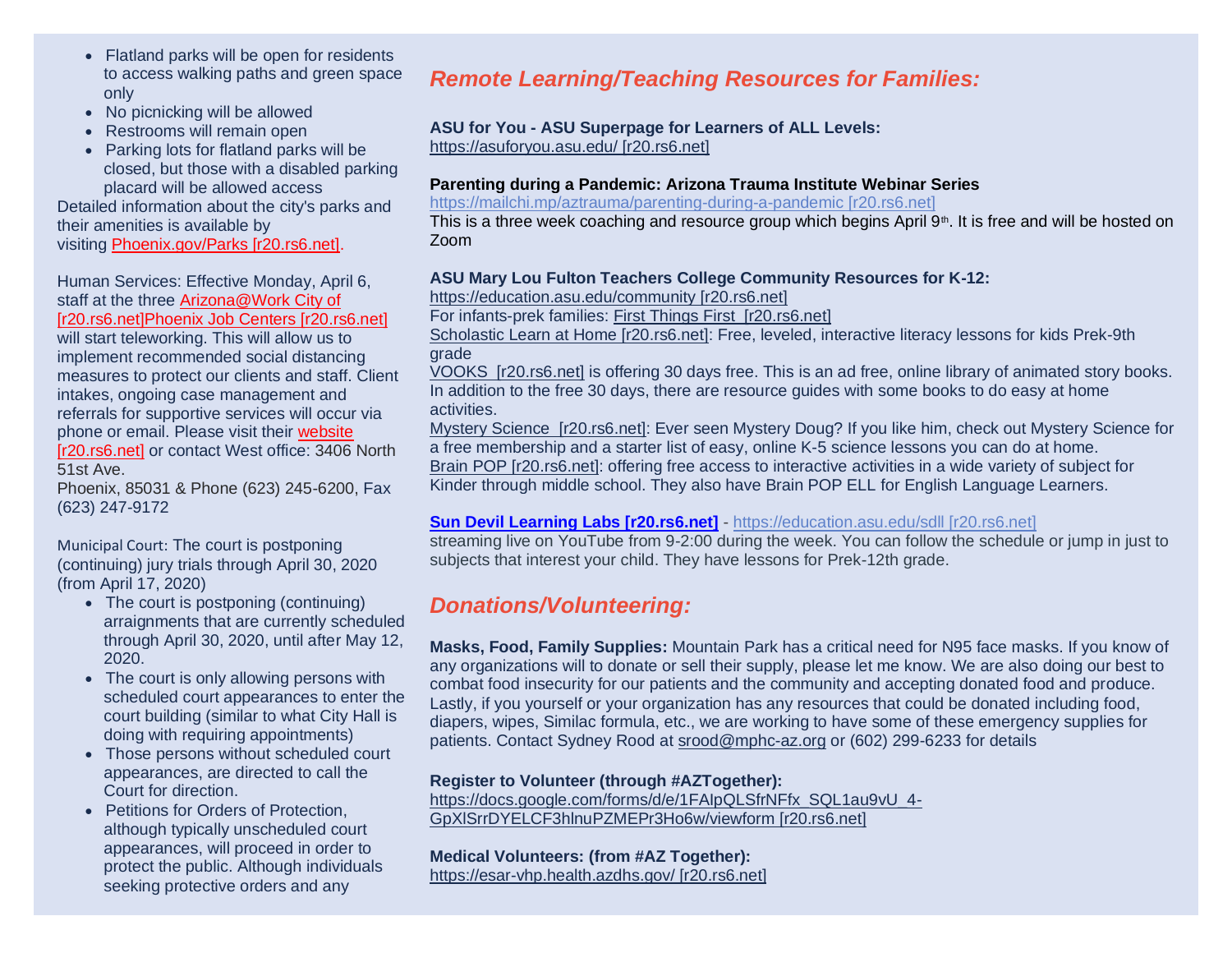witnesses will be allowed entry into the courthouse, telephonic appearances are to be utilized where feasible.

• If you feel or are sick please stay home! By protecting yourself, you are also ensuring the safety of your friends, families, and neighbors

•

### *Ciudad de Phoenix Distrito 5 Coronavirus (Covid-19) Actualización (04/03/2020)*

*Parques y Recreación*: Para el fi n de semana de vacaciones de Pascua (sábado 11 de abril y domingo 12 de abril) se aplicará la siguiente política:

- Los parques de tierra plana estarán abiertos para que los residentes tengan acceso a senderos para caminar y espacios verdes solamente
- No se permitirán "picnics" o reuniones con comida al aire libre
- Los baños permanecerán abiertos.
- Los estacionamientos para parques planos estarán cerrados, pero aquellos con un cartel de estacionamiento para discapacitados tendrán acceso permitido

Para obtener información detallada sobre los parques de la ciudad y sus servicios, visite *[Phoenix.gov/Parks \[r20.rs6.net\]](https://urldefense.com/v3/__http:/r20.rs6.net/tn.jsp?f=001c184bZjLv8sXdDF5ckNqPGaqLLVM4jLfUk47Zv4swugGhanB5_6SEKS4pEF6c9dPoeUCUxCLP_v4PCxdrYgXrCDFo9x1vR4ZZc_sJd71GWy5PquEtraeMtl6CsyZBxpBxNew1xv9nzUwEQovuDCz6W1r5NUd4KiT6ffnFTyEDiwmJYM9KxZB7RoVfLBLcRtVZfll8EBYPVc_om1_osjxrt6S8385j5_GkB3GQz9wBnmU5ReiEj319IId4A9FLw1gDLdxfdV8yS9Zvjs1R0Ib4jAOkF8BC7D9UCAh0LBHIEd2b7MGlzK_kxyHOI1RiPXz6BCkSQpuYmEfnQ6hdqcRSgGkqshdzdJxeelDWfHYBe9m70gbPTMpzAjZoQ9SmknW9g7lDaa5itfu3DEqKB6WUYmS_Yp_g6t_gv2Dk-jKty8iBkEs-N6gmkaF2jP-qd7OSOLz-xb7EdImO0SKvi435aV0YVdhq8zzMK6qV4ctgL30XG0qzgkbsfhxMQZvdVGCV8_0Wvsqxrhg77Lp3m2fSetfRq4rXBZD&c=VjyxH310zv2Mfe0U-33kNLIFOO8FGga3NKLFWcVMxhsGkBosXKaECw==&ch=U0yhzDUPR0yNKAF0oIQOYNnMFlVUSvhRWRpuINw1DbZ9U8p05q5Aug==__;!!LkjWUF49MRd51_ry!PYFkHBftJHta9Vv9RDvvPjX2mBnHVUOrYlrgvdUeW-6H7mhl4HxuoNUw3g3TAZ8o-orBGtQ$)*.

*Servicios Humanos:* a partir del lunes 6 de abril, el personal de los tres centros de empleo de *[Arizona@Work City of Phoenix Job Centers](https://urldefense.com/v3/__http:/r20.rs6.net/tn.jsp?f=001c184bZjLv8sXdDF5ckNqPGaqLLVM4jLfUk47Zv4swugGhanB5_6SEKS4pEF6c9dPMmCGdsmfpeyZvDJISmVrXyahkdw0zGgupqUOwbOY-sMMhQejs6VhiDYljkXTOAhQc9Hl09nNCKt1GUkiNtF3j_gqrXgq4g-9-s4-hfGS0zFq52BbQpvaUceswwtrlU7NvguMU1QCViQzZvlLAXadHHvrLixVu0aJWF0jwLeAMWjWwcQ8xkSifBXKCiZzz5MJ9PK_ad4DPbmmrySs-k7IHzEzb46F4huGWCZW4OtJH2diQqglS_2tGx1UOoszMMAI-CEviaNZkAGfV3Twnuy4Tvu6-g_jk3UAlro-pKhZzoSEPNksLFJ2enKnD8UWt8wIm3nCQX3x9qRk99NcwyXjqlKZyHWHN9KAEFzJnLBTkO-ewJkqbpnKIKzzKGX10qzm-zZV-8xp4pWMLghOKn5ft8dH_v0CBpsjPNIDeWJcQfXXDkOChOIEgCW6L0Eu3yrdUstH5VJxm4J1L0_RN1ewqNzmN4UKb5pN&c=VjyxH310zv2Mfe0U-33kNLIFOO8FGga3NKLFWcVMxhsGkBosXKaECw==&ch=U0yhzDUPR0yNKAF0oIQOYNnMFlVUSvhRWRpuINw1DbZ9U8p05q5Aug==__;!!LkjWUF49MRd51_ry!PYFkHBftJHta9Vv9RDvvPjX2mBnHVUOrYlrgvdUeW-6H7mhl4HxuoNUw3g3TAZ8oZ7r5qdM$)  [\[r20.rs6.net\]](https://urldefense.com/v3/__http:/r20.rs6.net/tn.jsp?f=001c184bZjLv8sXdDF5ckNqPGaqLLVM4jLfUk47Zv4swugGhanB5_6SEKS4pEF6c9dPMmCGdsmfpeyZvDJISmVrXyahkdw0zGgupqUOwbOY-sMMhQejs6VhiDYljkXTOAhQc9Hl09nNCKt1GUkiNtF3j_gqrXgq4g-9-s4-hfGS0zFq52BbQpvaUceswwtrlU7NvguMU1QCViQzZvlLAXadHHvrLixVu0aJWF0jwLeAMWjWwcQ8xkSifBXKCiZzz5MJ9PK_ad4DPbmmrySs-k7IHzEzb46F4huGWCZW4OtJH2diQqglS_2tGx1UOoszMMAI-CEviaNZkAGfV3Twnuy4Tvu6-g_jk3UAlro-pKhZzoSEPNksLFJ2enKnD8UWt8wIm3nCQX3x9qRk99NcwyXjqlKZyHWHN9KAEFzJnLBTkO-ewJkqbpnKIKzzKGX10qzm-zZV-8xp4pWMLghOKn5ft8dH_v0CBpsjPNIDeWJcQfXXDkOChOIEgCW6L0Eu3yrdUstH5VJxm4J1L0_RN1ewqNzmN4UKb5pN&c=VjyxH310zv2Mfe0U-33kNLIFOO8FGga3NKLFWcVMxhsGkBosXKaECw==&ch=U0yhzDUPR0yNKAF0oIQOYNnMFlVUSvhRWRpuINw1DbZ9U8p05q5Aug==__;!!LkjWUF49MRd51_ry!PYFkHBftJHta9Vv9RDvvPjX2mBnHVUOrYlrgvdUeW-6H7mhl4HxuoNUw3g3TAZ8oZ7r5qdM$)* comenzará a trabajar a distancia. Esto nos permitirá implementar medidas recomendadas de distanciamiento social para proteger a nuestros clientes y personal. La toma de clientes, el proceso continuo de casos y las referencias para servicios de apoyo se realizarán por teléfono o correo electrónico. Visite su *[sitio web \[r20.rs6.net\]](https://urldefense.com/v3/__http:/r20.rs6.net/tn.jsp?f=001c184bZjLv8sXdDF5ckNqPGaqLLVM4jLfUk47Zv4swugGhanB5_6SEKS4pEF6c9dP4VP_-UeSWhus6YqVWp5zJRRb_su7WTbUOlRQex5cWvf2egnbM0ANwjn3TvL_Si_AreFYwZSWQLdRmtz3NZHhwbuMamccOQMtLEIDgAdBUcLz-8fn04rKtK9s9sFuMtz_hhQc3pJHzK93Cn7veFiz3p_nfFauWjz7OCQGOyVZuJCFiiwO5l1YEb2Ad_4oJLvyUdX68Pib2iLma9Um49MwM7cb2VQIjQuHx_183GNMqCMFiubPlm_tdMFqWz5Kger6RNd9Casr4LlsRlTLT1F7gSi11GfNMzRVYZ9Dam-87nEBt-dAjjtce1lt0g7SkS_-ATSO0tmA-wOP7zzea1VJZj2vXT5ohUO-9YsZWrgX11TJBgrHmOxAlfw7SjBzVBgwy2gyQlnbQ5y_uUSKlTJV8Y4gffr43Iweg2It6qB9CzASUJho5VGPswxSEuHCNoJ4BzLj9O6njo4neInbMbyBz_ZXHCyvZfjO&c=VjyxH310zv2Mfe0U-33kNLIFOO8FGga3NKLFWcVMxhsGkBosXKaECw==&ch=U0yhzDUPR0yNKAF0oIQOYNnMFlVUSvhRWRpuINw1DbZ9U8p05q5Aug==__;!!LkjWUF49MRd51_ry!PYFkHBftJHta9Vv9RDvvPjX2mBnHVUOrYlrgvdUeW-6H7mhl4HxuoNUw3g3TAZ8onpKIV_w$)* o comuníquese con la oficina del oeste: 3406 North 51st Ave. Phoenix, 85031 y teléfono (623) 245-6200, fax (623) 247-9172

**Donate Blood:** [https://bloodhero.com/? \[r20.rs6.net\]](https://urldefense.com/v3/__http:/r20.rs6.net/tn.jsp?f=001c184bZjLv8sXdDF5ckNqPGaqLLVM4jLfUk47Zv4swugGhanB5_6SEKS4pEF6c9dP8OGTsn_jlpHT9viYzsDT_rouIC7NR85UQZh7qamlKC31fpXswFLmmQ5GGzUUQP_yMJ526VreJJBucj_-heNezg==&c=VjyxH310zv2Mfe0U-33kNLIFOO8FGga3NKLFWcVMxhsGkBosXKaECw==&ch=U0yhzDUPR0yNKAF0oIQOYNnMFlVUSvhRWRpuINw1DbZ9U8p05q5Aug==__;!!LkjWUF49MRd51_ry!PYFkHBftJHta9Vv9RDvvPjX2mBnHVUOrYlrgvdUeW-6H7mhl4HxuoNUw3g3TAZ8oY_85hsI$)

## **Request Volunteer Support (from #AZTogether):**

[https://docs.google.com/forms/d/e/1FAIpQLSf2Fq5R9X6X\\_gy9mUIOlHso\\_tHZdnwRp4XOdq\\_BSCA0Zf](https://urldefense.com/v3/__http:/r20.rs6.net/tn.jsp?f=001c184bZjLv8sXdDF5ckNqPGaqLLVM4jLfUk47Zv4swugGhanB5_6SEKS4pEF6c9dPp7ieyv5MO_G0KvE-zTLT-NvsXi1VQFX7npPCxAmUu4q6JMHDXN6zgneNkcfN2P74xuUeraICWG7Vc4klw4JBh3ID7P3wbFQVhM_BX6sFxyMFZfH7BysU0iwKgsd1-5U4NxvBhRTtJUG3Y1n2H12N_v6BGiOphrQZSF9zP6ScLYNKp4X9r1-pKa0Nat9ZX48t&c=VjyxH310zv2Mfe0U-33kNLIFOO8FGga3NKLFWcVMxhsGkBosXKaECw==&ch=U0yhzDUPR0yNKAF0oIQOYNnMFlVUSvhRWRpuINw1DbZ9U8p05q5Aug==__;!!LkjWUF49MRd51_ry!PYFkHBftJHta9Vv9RDvvPjX2mBnHVUOrYlrgvdUeW-6H7mhl4HxuoNUw3g3TAZ8o5v-sMNk$) [1Wbw/viewform \[r20.rs6.net\]](https://urldefense.com/v3/__http:/r20.rs6.net/tn.jsp?f=001c184bZjLv8sXdDF5ckNqPGaqLLVM4jLfUk47Zv4swugGhanB5_6SEKS4pEF6c9dPp7ieyv5MO_G0KvE-zTLT-NvsXi1VQFX7npPCxAmUu4q6JMHDXN6zgneNkcfN2P74xuUeraICWG7Vc4klw4JBh3ID7P3wbFQVhM_BX6sFxyMFZfH7BysU0iwKgsd1-5U4NxvBhRTtJUG3Y1n2H12N_v6BGiOphrQZSF9zP6ScLYNKp4X9r1-pKa0Nat9ZX48t&c=VjyxH310zv2Mfe0U-33kNLIFOO8FGga3NKLFWcVMxhsGkBosXKaECw==&ch=U0yhzDUPR0yNKAF0oIQOYNnMFlVUSvhRWRpuINw1DbZ9U8p05q5Aug==__;!!LkjWUF49MRd51_ry!PYFkHBftJHta9Vv9RDvvPjX2mBnHVUOrYlrgvdUeW-6H7mhl4HxuoNUw3g3TAZ8o5v-sMNk$)

# *For Nonprofits:*

#### **AZ Coronavirus Relief Fund - Nonprofit Funding Request for COVID-19 Support Initiatives:**  [https://docs.google.com/forms/d/e/1FAIpQLSfceXTSt1p8K7\\_QTavXLKMYOvs1sWKAramUGMXAfiRde](https://urldefense.com/v3/__http:/r20.rs6.net/tn.jsp?f=001c184bZjLv8sXdDF5ckNqPGaqLLVM4jLfUk47Zv4swugGhanB5_6SEKS4pEF6c9dPquUGAwkOeNtXkx55Lbn8H5GkdqmHasO7AJE7pDEoqIt2oQVWAx3jjWcczdMOwnmiVbSsr49SYtyQ5WK3jiZucAn5EXxFXiUHjER3J_ydinAbHkC7SDJR6uibP8sC6v2A3suCZ9y-9l4DzXbMLchFrMAMPK173S__ljueDOrHlVKULA7Sdqsc1BkUDUJaQWox&c=VjyxH310zv2Mfe0U-33kNLIFOO8FGga3NKLFWcVMxhsGkBosXKaECw==&ch=U0yhzDUPR0yNKAF0oIQOYNnMFlVUSvhRWRpuINw1DbZ9U8p05q5Aug==__;!!LkjWUF49MRd51_ry!PYFkHBftJHta9Vv9RDvvPjX2mBnHVUOrYlrgvdUeW-6H7mhl4HxuoNUw3g3TAZ8oC95T_zA$) [eteJg/viewform \[r20.rs6.net\]](https://urldefense.com/v3/__http:/r20.rs6.net/tn.jsp?f=001c184bZjLv8sXdDF5ckNqPGaqLLVM4jLfUk47Zv4swugGhanB5_6SEKS4pEF6c9dPquUGAwkOeNtXkx55Lbn8H5GkdqmHasO7AJE7pDEoqIt2oQVWAx3jjWcczdMOwnmiVbSsr49SYtyQ5WK3jiZucAn5EXxFXiUHjER3J_ydinAbHkC7SDJR6uibP8sC6v2A3suCZ9y-9l4DzXbMLchFrMAMPK173S__ljueDOrHlVKULA7Sdqsc1BkUDUJaQWox&c=VjyxH310zv2Mfe0U-33kNLIFOO8FGga3NKLFWcVMxhsGkBosXKaECw==&ch=U0yhzDUPR0yNKAF0oIQOYNnMFlVUSvhRWRpuINw1DbZ9U8p05q5Aug==__;!!LkjWUF49MRd51_ry!PYFkHBftJHta9Vv9RDvvPjX2mBnHVUOrYlrgvdUeW-6H7mhl4HxuoNUw3g3TAZ8oC95T_zA$)

**ASU Lodestar Center Update:** [https://lodestar.asu.edu/content/coronavirus-faq-how-lodestar-center](https://urldefense.com/v3/__http:/r20.rs6.net/tn.jsp?f=001c184bZjLv8sXdDF5ckNqPGaqLLVM4jLfUk47Zv4swugGhanB5_6SEKS4pEF6c9dPi9X8ngLIf7S9qeTaD8V9dWccV-7Be-g4_LYxDh7FAHnpQTEqlD1qrTXT0ZwfPVee-SCoLQEDeSYxf-Ygx7gtHC4D_xjiOWX9ZTaoPOXbT0rwPfBPVHfpM-2-jpxRqgU6H204Qw5cIUYJxyMIaMa7WHQUiGrFfIwsdE57q7lyX-c=&c=VjyxH310zv2Mfe0U-33kNLIFOO8FGga3NKLFWcVMxhsGkBosXKaECw==&ch=U0yhzDUPR0yNKAF0oIQOYNnMFlVUSvhRWRpuINw1DbZ9U8p05q5Aug==__;!!LkjWUF49MRd51_ry!PYFkHBftJHta9Vv9RDvvPjX2mBnHVUOrYlrgvdUeW-6H7mhl4HxuoNUw3g3TAZ8ocjp5EAo$)[responding-covid-19 \[r20.rs6.net\]](https://urldefense.com/v3/__http:/r20.rs6.net/tn.jsp?f=001c184bZjLv8sXdDF5ckNqPGaqLLVM4jLfUk47Zv4swugGhanB5_6SEKS4pEF6c9dPi9X8ngLIf7S9qeTaD8V9dWccV-7Be-g4_LYxDh7FAHnpQTEqlD1qrTXT0ZwfPVee-SCoLQEDeSYxf-Ygx7gtHC4D_xjiOWX9ZTaoPOXbT0rwPfBPVHfpM-2-jpxRqgU6H204Qw5cIUYJxyMIaMa7WHQUiGrFfIwsdE57q7lyX-c=&c=VjyxH310zv2Mfe0U-33kNLIFOO8FGga3NKLFWcVMxhsGkBosXKaECw==&ch=U0yhzDUPR0yNKAF0oIQOYNnMFlVUSvhRWRpuINw1DbZ9U8p05q5Aug==__;!!LkjWUF49MRd51_ry!PYFkHBftJHta9Vv9RDvvPjX2mBnHVUOrYlrgvdUeW-6H7mhl4HxuoNUw3g3TAZ8ocjp5EAo$)

## **Alliance of AZ Nonprofits Update on Stimulus**

**Package:** [https://mailchi.mp/arizonanonprofits/alliance-484409?e=CG3qyW77RI \[r20.rs6.net\]](https://urldefense.com/v3/__http:/r20.rs6.net/tn.jsp?f=001c184bZjLv8sXdDF5ckNqPGaqLLVM4jLfUk47Zv4swugGhanB5_6SEKS4pEF6c9dPZDKaAAKqqNAj_OGr4RbQG3r6xFmcdXwp4TFVePAZdYAqpZjVFaIW_Ipds7RolmlXctDRn50xtmljErXZ0bK2pQUQB7gnYhM7tCF5Wsu40I8R5CPrfysAL_QGIYmIi_Efm36Ae9_3BLrEtdDD_utFtg==&c=VjyxH310zv2Mfe0U-33kNLIFOO8FGga3NKLFWcVMxhsGkBosXKaECw==&ch=U0yhzDUPR0yNKAF0oIQOYNnMFlVUSvhRWRpuINw1DbZ9U8p05q5Aug==__;!!LkjWUF49MRd51_ry!PYFkHBftJHta9Vv9RDvvPjX2mBnHVUOrYlrgvdUeW-6H7mhl4HxuoNUw3g3TAZ8oxOXtJEg$)

## **COVID-19 Survey**

Take the Lodestar survey for non-profits impacted by COVID-19...your responses will help decisionmakers and philanthropy know how to best support you and your communities.

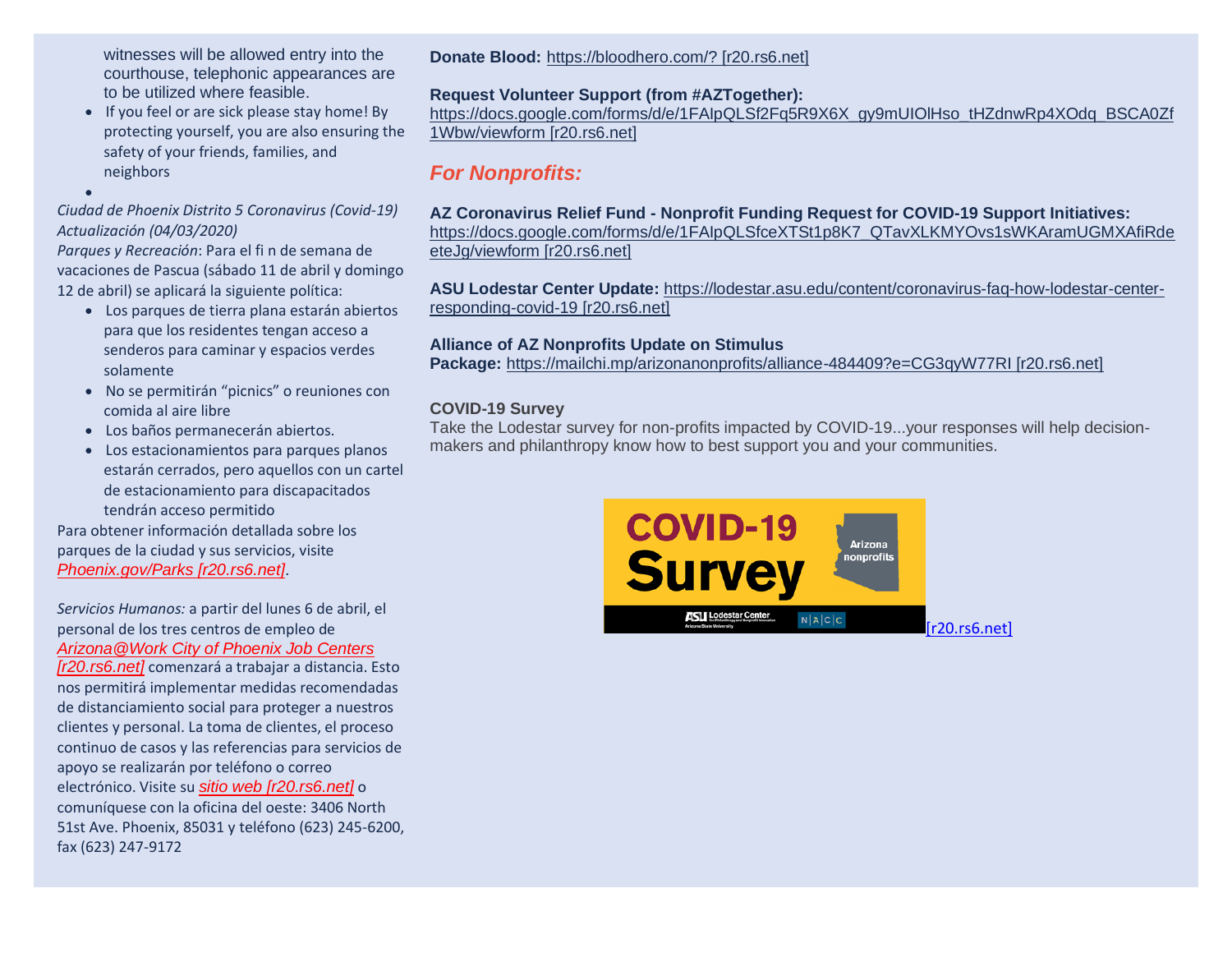*Tribunal (Corte) municipal:* el tribunal pospone (continúa) los juicios con jurado hasta el 30 de abril de 2020 (desde el 17 de abril de 2020)

- El tribunal está posponiendo (continuando) las acusaciones actualmente programadas hasta el 30 de abril de 2020, hasta después del 12 de mayo.
- La corte solo permite que personas con comparecencias programadas entren al edificio (similar a lo que está haciendo el Ayuntamiento "City Hall" al pedir citas)
- A aquellas personas sin comparecencias programadas en el tribunal, se les pide que llamen al Tribunal para recibir instrucciones.
- Las solicitudes de Órdenes de Protección, procederán para proteger al público. Aunque las personas que buscan órdenes de protección y cualquier testigo podrán ingresar al juzgado, se utilizarán las apariencias telefónicas.
- Para obtener información adicional sobre la respuesta local al coronavirus, visite el *[Departamento de Salud Pública del Condado](https://urldefense.com/v3/__http:/r20.rs6.net/tn.jsp?f=001c184bZjLv8sXdDF5ckNqPGaqLLVM4jLfUk47Zv4swugGhanB5_6SEKS4pEF6c9dPbJZQy5HsnoqdsycJv_ZNTROLGcxEEf1WjZ5PTPzOrJ1SK0LRXkV7PHMmXf2J_3jn1gZxZtMCIS__y7DPHwiFzK6PSEx9xHk4jVwYpte3W1PUaUcp8sS73SGSMU8tb_2ntBt5-Foh1K00R1JW0NWjCKRA-7COJFyU5Rm5UNR-9mPrik1DT-L8H9PmFee2oTXronOyzO9GtaFdKLZipGc_8xdezNL4ca7pJE0RAbQRXs768jG4rufcwxIUis4eoGSQjeNju7OXzpPDvcVo4Hm7NpmH1JH4PoMowSi6PXoF_trdG0zppos3MVcwRhWYOZMSEeGYofUgFfl2YKdRSOQhqLoVKosnksbc2xvZVZ8kjW6EpaZQV-vfisdhG_rVrps7pnv6sRVtnPcGSXff6d6CJTsvA97oazBMwUUMsgb2-izy_21JgLqwAxsk8IBbxHdIQwAsho4xzCMLXJKY7T7Mo54fz-JoX8mj&c=VjyxH310zv2Mfe0U-33kNLIFOO8FGga3NKLFWcVMxhsGkBosXKaECw==&ch=U0yhzDUPR0yNKAF0oIQOYNnMFlVUSvhRWRpuINw1DbZ9U8p05q5Aug==__;!!LkjWUF49MRd51_ry!PYFkHBftJHta9Vv9RDvvPjX2mBnHVUOrYlrgvdUeW-6H7mhl4HxuoNUw3g3TAZ8oKPKt4GY$)  [de Maricopa \[r20.rs6.net\]](https://urldefense.com/v3/__http:/r20.rs6.net/tn.jsp?f=001c184bZjLv8sXdDF5ckNqPGaqLLVM4jLfUk47Zv4swugGhanB5_6SEKS4pEF6c9dPbJZQy5HsnoqdsycJv_ZNTROLGcxEEf1WjZ5PTPzOrJ1SK0LRXkV7PHMmXf2J_3jn1gZxZtMCIS__y7DPHwiFzK6PSEx9xHk4jVwYpte3W1PUaUcp8sS73SGSMU8tb_2ntBt5-Foh1K00R1JW0NWjCKRA-7COJFyU5Rm5UNR-9mPrik1DT-L8H9PmFee2oTXronOyzO9GtaFdKLZipGc_8xdezNL4ca7pJE0RAbQRXs768jG4rufcwxIUis4eoGSQjeNju7OXzpPDvcVo4Hm7NpmH1JH4PoMowSi6PXoF_trdG0zppos3MVcwRhWYOZMSEeGYofUgFfl2YKdRSOQhqLoVKosnksbc2xvZVZ8kjW6EpaZQV-vfisdhG_rVrps7pnv6sRVtnPcGSXff6d6CJTsvA97oazBMwUUMsgb2-izy_21JgLqwAxsk8IBbxHdIQwAsho4xzCMLXJKY7T7Mo54fz-JoX8mj&c=VjyxH310zv2Mfe0U-33kNLIFOO8FGga3NKLFWcVMxhsGkBosXKaECw==&ch=U0yhzDUPR0yNKAF0oIQOYNnMFlVUSvhRWRpuINw1DbZ9U8p05q5Aug==__;!!LkjWUF49MRd51_ry!PYFkHBftJHta9Vv9RDvvPjX2mBnHVUOrYlrgvdUeW-6H7mhl4HxuoNUw3g3TAZ8oKPKt4GY$)* y los sitios web del *[Departamento de Servicios de Salud de Arizona](https://urldefense.com/v3/__http:/r20.rs6.net/tn.jsp?f=001c184bZjLv8sXdDF5ckNqPGaqLLVM4jLfUk47Zv4swugGhanB5_6SEKS4pEF6c9dPbYJws-HkAvMkdrd3JpMZJpmtSow1F5DDZw-ZiRZxXANWXy9FnbnivU236Dif4m_IBE4TBFvrTfFa_OnSVqFvcehibIGqL86MknXHSOnIStS4K00vwSWxHErXA--nDTgsyzFt19NqokRjU_sZxrnjt2_oEb7KFVD1allutHzAM0LqCY8U_SSw3hjzxc3TnL16H4k_Zc7kquwa52QU8uo8M6RDaFnNsKlWwUQYru8OvYjWh4iDH0_AM88HW12Nhy1sulxtqw9-RWkZfxkMOv6yCWmtOUYC0jhQAuZ-lK1qo7cf7_91nTHA9oKj0XGx-OS1efGHWDjwY5hct53cAnv_akUuvXGfwHJvhx1VceTKKC7-MAZH-k6m2_X1GrB1Tr101rtnrfjsSxeGVZfiygVBlEpXruiItCHegGuTNWqa7qN-1AJSTJLfHoHXLQnp9pqajJ32lJAfMwSF-aGANRahLdeMEVFAACxg&c=VjyxH310zv2Mfe0U-33kNLIFOO8FGga3NKLFWcVMxhsGkBosXKaECw==&ch=U0yhzDUPR0yNKAF0oIQOYNnMFlVUSvhRWRpuINw1DbZ9U8p05q5Aug==__;!!LkjWUF49MRd51_ry!PYFkHBftJHta9Vv9RDvvPjX2mBnHVUOrYlrgvdUeW-6H7mhl4HxuoNUw3g3TAZ8oQCsOPH0$)  [\[r20.rs6.net\]](https://urldefense.com/v3/__http:/r20.rs6.net/tn.jsp?f=001c184bZjLv8sXdDF5ckNqPGaqLLVM4jLfUk47Zv4swugGhanB5_6SEKS4pEF6c9dPbYJws-HkAvMkdrd3JpMZJpmtSow1F5DDZw-ZiRZxXANWXy9FnbnivU236Dif4m_IBE4TBFvrTfFa_OnSVqFvcehibIGqL86MknXHSOnIStS4K00vwSWxHErXA--nDTgsyzFt19NqokRjU_sZxrnjt2_oEb7KFVD1allutHzAM0LqCY8U_SSw3hjzxc3TnL16H4k_Zc7kquwa52QU8uo8M6RDaFnNsKlWwUQYru8OvYjWh4iDH0_AM88HW12Nhy1sulxtqw9-RWkZfxkMOv6yCWmtOUYC0jhQAuZ-lK1qo7cf7_91nTHA9oKj0XGx-OS1efGHWDjwY5hct53cAnv_akUuvXGfwHJvhx1VceTKKC7-MAZH-k6m2_X1GrB1Tr101rtnrfjsSxeGVZfiygVBlEpXruiItCHegGuTNWqa7qN-1AJSTJLfHoHXLQnp9pqajJ32lJAfMwSF-aGANRahLdeMEVFAACxg&c=VjyxH310zv2Mfe0U-33kNLIFOO8FGga3NKLFWcVMxhsGkBosXKaECw==&ch=U0yhzDUPR0yNKAF0oIQOYNnMFlVUSvhRWRpuINw1DbZ9U8p05q5Aug==__;!!LkjWUF49MRd51_ry!PYFkHBftJHta9Vv9RDvvPjX2mBnHVUOrYlrgvdUeW-6H7mhl4HxuoNUw3g3TAZ8oQCsOPH0$)*.

*Si se siente o está enfermo, ¡quédese en casa! Al protegerse, también garantiza la seguridad de sus amigos, familiares y vecinos.*

## *Employment:*

**Apply for Unemployment Benefits:** [https://des.az.gov/services/employment/unempl](https://urldefense.com/v3/__http:/r20.rs6.net/tn.jsp?f=001c184bZjLv8sXdDF5ckNqPGaqLLVM4jLfUk47Zv4swugGhanB5_6SEKS4pEF6c9dPd8DA3CdN33d1RlLCP_rGbRi9HP3TNZgexGlv00C0zRCwqUHiF3zzTnlSlkf4y029tM7wAwNw6kQ9Vtl3ho3xwk9OfGO0Y6hr_Z6r9Ihkohw8Bo-KTvvxgm3Q-MRfYR1o1faS-7uKbq194p7Q9og5lqRQL1PWBLuC&c=VjyxH310zv2Mfe0U-33kNLIFOO8FGga3NKLFWcVMxhsGkBosXKaECw==&ch=U0yhzDUPR0yNKAF0oIQOYNnMFlVUSvhRWRpuINw1DbZ9U8p05q5Aug==__;!!LkjWUF49MRd51_ry!PYFkHBftJHta9Vv9RDvvPjX2mBnHVUOrYlrgvdUeW-6H7mhl4HxuoNUw3g3TAZ8ojoM-bgo$) [oyment-individual/apply-ui-benefits \[r20.rs6.net\]](https://urldefense.com/v3/__http:/r20.rs6.net/tn.jsp?f=001c184bZjLv8sXdDF5ckNqPGaqLLVM4jLfUk47Zv4swugGhanB5_6SEKS4pEF6c9dPd8DA3CdN33d1RlLCP_rGbRi9HP3TNZgexGlv00C0zRCwqUHiF3zzTnlSlkf4y029tM7wAwNw6kQ9Vtl3ho3xwk9OfGO0Y6hr_Z6r9Ihkohw8Bo-KTvvxgm3Q-MRfYR1o1faS-7uKbq194p7Q9og5lqRQL1PWBLuC&c=VjyxH310zv2Mfe0U-33kNLIFOO8FGga3NKLFWcVMxhsGkBosXKaECw==&ch=U0yhzDUPR0yNKAF0oIQOYNnMFlVUSvhRWRpuINw1DbZ9U8p05q5Aug==__;!!LkjWUF49MRd51_ry!PYFkHBftJHta9Vv9RDvvPjX2mBnHVUOrYlrgvdUeW-6H7mhl4HxuoNUw3g3TAZ8ojoM-bgo$)

**Financial Assistance Programs:** [https://des.az.gov/services/coronavirus](https://urldefense.com/v3/__http:/r20.rs6.net/tn.jsp?f=001c184bZjLv8sXdDF5ckNqPGaqLLVM4jLfUk47Zv4swugGhanB5_6SEKS4pEF6c9dP43ueXNSp3LbXgLJkXklq9iqANO8tKKIsQTa3ujV7w3gwZgFkRpFzxhh0Rusvu4HSsr4kOSzcqEeoP_2vwYrZWybQaZxR-g7vEFCC6JPbpPY=&c=VjyxH310zv2Mfe0U-33kNLIFOO8FGga3NKLFWcVMxhsGkBosXKaECw==&ch=U0yhzDUPR0yNKAF0oIQOYNnMFlVUSvhRWRpuINw1DbZ9U8p05q5Aug==__;!!LkjWUF49MRd51_ry!PYFkHBftJHta9Vv9RDvvPjX2mBnHVUOrYlrgvdUeW-6H7mhl4HxuoNUw3g3TAZ8oVgwZXaA$)  [\[r20.rs6.net\]](https://urldefense.com/v3/__http:/r20.rs6.net/tn.jsp?f=001c184bZjLv8sXdDF5ckNqPGaqLLVM4jLfUk47Zv4swugGhanB5_6SEKS4pEF6c9dP43ueXNSp3LbXgLJkXklq9iqANO8tKKIsQTa3ujV7w3gwZgFkRpFzxhh0Rusvu4HSsr4kOSzcqEeoP_2vwYrZWybQaZxR-g7vEFCC6JPbpPY=&c=VjyxH310zv2Mfe0U-33kNLIFOO8FGga3NKLFWcVMxhsGkBosXKaECw==&ch=U0yhzDUPR0yNKAF0oIQOYNnMFlVUSvhRWRpuINw1DbZ9U8p05q5Aug==__;!!LkjWUF49MRd51_ry!PYFkHBftJHta9Vv9RDvvPjX2mBnHVUOrYlrgvdUeW-6H7mhl4HxuoNUw3g3TAZ8oVgwZXaA$)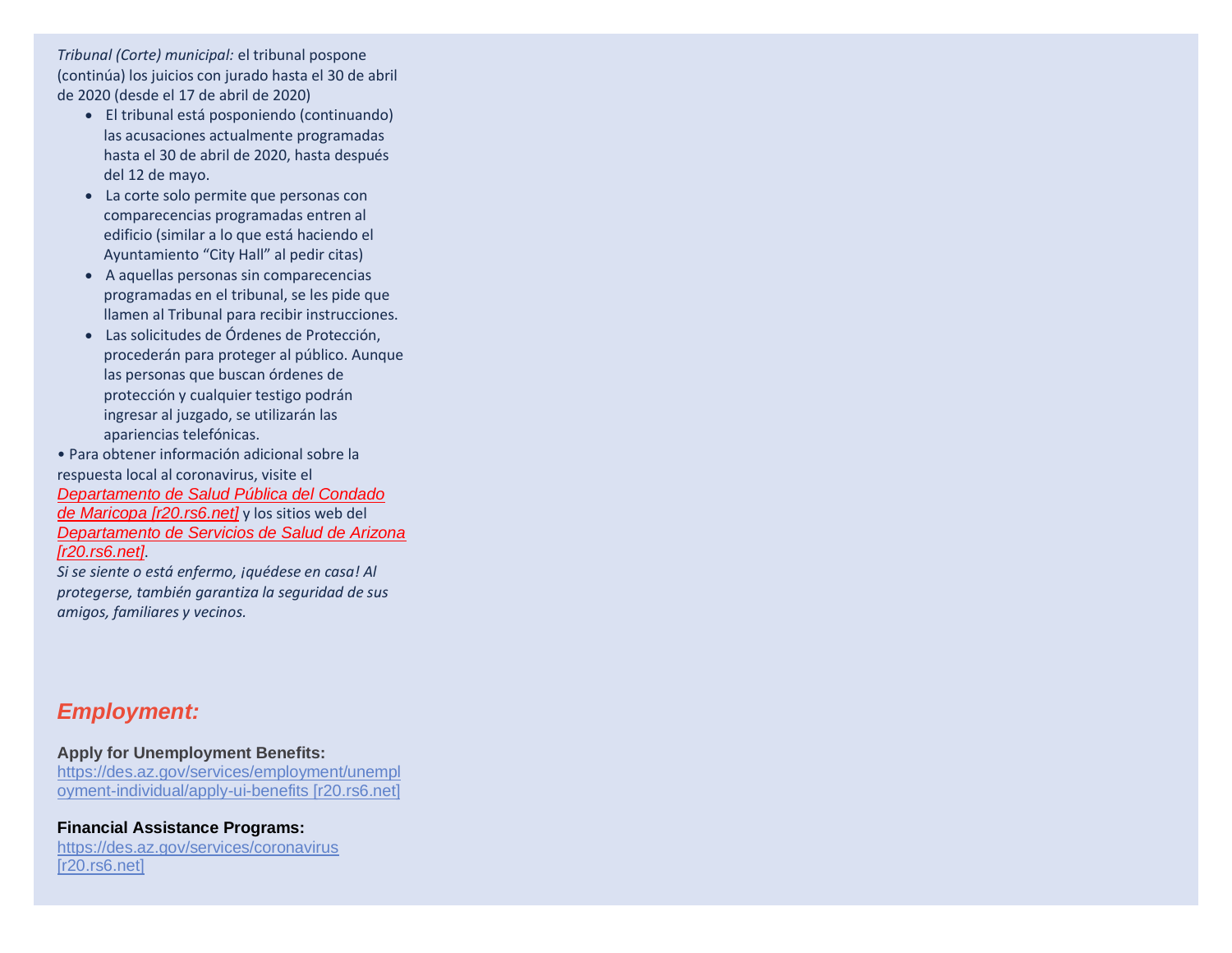## **For Job Seekers and Laid-Off Workers: [AZ Department of Economic Security](https://urldefense.com/v3/__http:/r20.rs6.net/tn.jsp?f=001c184bZjLv8sXdDF5ckNqPGaqLLVM4jLfUk47Zv4swugGhanB5_6SEKS4pEF6c9dP43ueXNSp3LbXgLJkXklq9iqANO8tKKIsQTa3ujV7w3gwZgFkRpFzxhh0Rusvu4HSsr4kOSzcqEeoP_2vwYrZWybQaZxR-g7vEFCC6JPbpPY=&c=VjyxH310zv2Mfe0U-33kNLIFOO8FGga3NKLFWcVMxhsGkBosXKaECw==&ch=U0yhzDUPR0yNKAF0oIQOYNnMFlVUSvhRWRpuINw1DbZ9U8p05q5Aug==__;!!LkjWUF49MRd51_ry!PYFkHBftJHta9Vv9RDvvPjX2mBnHVUOrYlrgvdUeW-6H7mhl4HxuoNUw3g3TAZ8oVgwZXaA$)**

**[Services Related to COVID-19 \[r20.rs6.net\]](https://urldefense.com/v3/__http:/r20.rs6.net/tn.jsp?f=001c184bZjLv8sXdDF5ckNqPGaqLLVM4jLfUk47Zv4swugGhanB5_6SEKS4pEF6c9dP43ueXNSp3LbXgLJkXklq9iqANO8tKKIsQTa3ujV7w3gwZgFkRpFzxhh0Rusvu4HSsr4kOSzcqEeoP_2vwYrZWybQaZxR-g7vEFCC6JPbpPY=&c=VjyxH310zv2Mfe0U-33kNLIFOO8FGga3NKLFWcVMxhsGkBosXKaECw==&ch=U0yhzDUPR0yNKAF0oIQOYNnMFlVUSvhRWRpuINw1DbZ9U8p05q5Aug==__;!!LkjWUF49MRd51_ry!PYFkHBftJHta9Vv9RDvvPjX2mBnHVUOrYlrgvdUeW-6H7mhl4HxuoNUw3g3TAZ8oVgwZXaA$)**

#### **[Arizona@Work Arizona Employers with](https://urldefense.com/v3/__http:/r20.rs6.net/tn.jsp?f=001c184bZjLv8sXdDF5ckNqPGaqLLVM4jLfUk47Zv4swugGhanB5_6SEKS4pEF6c9dPNAJ7EeUEW_KbzNFymRDcRCVqz6ecRDh0Qt4Jv31UcqHxLJCdD-Twfmeh_oa-TX5MamHjEEnfRZUMi_6aG4hBPP-mrj22TskitQcH9xYARJpmNVTWjB2OXv0NzvIbUiwgHG5uOdDu2ti8yXnJ0c4rJ5PgZ-JVkVO0&c=VjyxH310zv2Mfe0U-33kNLIFOO8FGga3NKLFWcVMxhsGkBosXKaECw==&ch=U0yhzDUPR0yNKAF0oIQOYNnMFlVUSvhRWRpuINw1DbZ9U8p05q5Aug==__;!!LkjWUF49MRd51_ry!PYFkHBftJHta9Vv9RDvvPjX2mBnHVUOrYlrgvdUeW-6H7mhl4HxuoNUw3g3TAZ8oa_KnERA$)  [Immediate Openings \[r20.rs6.net\]:](https://urldefense.com/v3/__http:/r20.rs6.net/tn.jsp?f=001c184bZjLv8sXdDF5ckNqPGaqLLVM4jLfUk47Zv4swugGhanB5_6SEKS4pEF6c9dPNAJ7EeUEW_KbzNFymRDcRCVqz6ecRDh0Qt4Jv31UcqHxLJCdD-Twfmeh_oa-TX5MamHjEEnfRZUMi_6aG4hBPP-mrj22TskitQcH9xYARJpmNVTWjB2OXv0NzvIbUiwgHG5uOdDu2ti8yXnJ0c4rJ5PgZ-JVkVO0&c=VjyxH310zv2Mfe0U-33kNLIFOO8FGga3NKLFWcVMxhsGkBosXKaECw==&ch=U0yhzDUPR0yNKAF0oIQOYNnMFlVUSvhRWRpuINw1DbZ9U8p05q5Aug==__;!!LkjWUF49MRd51_ry!PYFkHBftJHta9Vv9RDvvPjX2mBnHVUOrYlrgvdUeW-6H7mhl4HxuoNUw3g3TAZ8oa_KnERA$)**  [https://arizonaatwork.com/newsroom/all/ariz](https://urldefense.com/v3/__http:/r20.rs6.net/tn.jsp?f=001c184bZjLv8sXdDF5ckNqPGaqLLVM4jLfUk47Zv4swugGhanB5_6SEKS4pEF6c9dPNAJ7EeUEW_KbzNFymRDcRCVqz6ecRDh0Qt4Jv31UcqHxLJCdD-Twfmeh_oa-TX5MamHjEEnfRZUMi_6aG4hBPP-mrj22TskitQcH9xYARJpmNVTWjB2OXv0NzvIbUiwgHG5uOdDu2ti8yXnJ0c4rJ5PgZ-JVkVO0&c=VjyxH310zv2Mfe0U-33kNLIFOO8FGga3NKLFWcVMxhsGkBosXKaECw==&ch=U0yhzDUPR0yNKAF0oIQOYNnMFlVUSvhRWRpuINw1DbZ9U8p05q5Aug==__;!!LkjWUF49MRd51_ry!PYFkHBftJHta9Vv9RDvvPjX2mBnHVUOrYlrgvdUeW-6H7mhl4HxuoNUw3g3TAZ8oa_KnERA$)

[ona-employers-immediate-openings](https://urldefense.com/v3/__http:/r20.rs6.net/tn.jsp?f=001c184bZjLv8sXdDF5ckNqPGaqLLVM4jLfUk47Zv4swugGhanB5_6SEKS4pEF6c9dPNAJ7EeUEW_KbzNFymRDcRCVqz6ecRDh0Qt4Jv31UcqHxLJCdD-Twfmeh_oa-TX5MamHjEEnfRZUMi_6aG4hBPP-mrj22TskitQcH9xYARJpmNVTWjB2OXv0NzvIbUiwgHG5uOdDu2ti8yXnJ0c4rJ5PgZ-JVkVO0&c=VjyxH310zv2Mfe0U-33kNLIFOO8FGga3NKLFWcVMxhsGkBosXKaECw==&ch=U0yhzDUPR0yNKAF0oIQOYNnMFlVUSvhRWRpuINw1DbZ9U8p05q5Aug==__;!!LkjWUF49MRd51_ry!PYFkHBftJHta9Vv9RDvvPjX2mBnHVUOrYlrgvdUeW-6H7mhl4HxuoNUw3g3TAZ8oa_KnERA$)  [\[r20.rs6.net\]](https://urldefense.com/v3/__http:/r20.rs6.net/tn.jsp?f=001c184bZjLv8sXdDF5ckNqPGaqLLVM4jLfUk47Zv4swugGhanB5_6SEKS4pEF6c9dPNAJ7EeUEW_KbzNFymRDcRCVqz6ecRDh0Qt4Jv31UcqHxLJCdD-Twfmeh_oa-TX5MamHjEEnfRZUMi_6aG4hBPP-mrj22TskitQcH9xYARJpmNVTWjB2OXv0NzvIbUiwgHG5uOdDu2ti8yXnJ0c4rJ5PgZ-JVkVO0&c=VjyxH310zv2Mfe0U-33kNLIFOO8FGga3NKLFWcVMxhsGkBosXKaECw==&ch=U0yhzDUPR0yNKAF0oIQOYNnMFlVUSvhRWRpuINw1DbZ9U8p05q5Aug==__;!!LkjWUF49MRd51_ry!PYFkHBftJHta9Vv9RDvvPjX2mBnHVUOrYlrgvdUeW-6H7mhl4HxuoNUw3g3TAZ8oa_KnERA$)

### **[ASU Career Resources \[r20.rs6.net\]](https://urldefense.com/v3/__http:/r20.rs6.net/tn.jsp?f=001c184bZjLv8sXdDF5ckNqPGaqLLVM4jLfUk47Zv4swugGhanB5_6SEKS4pEF6c9dP8TQEztAYitpJBsN_nuIxP20CuvlicEyZm0Wd70udr93C_QHEGFJy8jAJshld_peiqSrnwbPc-Ty6zZD7_vo17Cxy6zFsXj9J&c=VjyxH310zv2Mfe0U-33kNLIFOO8FGga3NKLFWcVMxhsGkBosXKaECw==&ch=U0yhzDUPR0yNKAF0oIQOYNnMFlVUSvhRWRpuINw1DbZ9U8p05q5Aug==__;!!LkjWUF49MRd51_ry!PYFkHBftJHta9Vv9RDvvPjX2mBnHVUOrYlrgvdUeW-6H7mhl4HxuoNUw3g3TAZ8oUwissxs$)**:

Offers interviewing, resume development, resume samples, career search strategies. INFO: [career.asu.edu/handouts \[r20.rs6.net\]](https://urldefense.com/v3/__http:/r20.rs6.net/tn.jsp?f=001c184bZjLv8sXdDF5ckNqPGaqLLVM4jLfUk47Zv4swugGhanB5_6SEKS4pEF6c9dP8TQEztAYitpJBsN_nuIxP20CuvlicEyZm0Wd70udr93C_QHEGFJy8jAJshld_peiqSrnwbPc-Ty6zZD7_vo17Cxy6zFsXj9J&c=VjyxH310zv2Mfe0U-33kNLIFOO8FGga3NKLFWcVMxhsGkBosXKaECw==&ch=U0yhzDUPR0yNKAF0oIQOYNnMFlVUSvhRWRpuINw1DbZ9U8p05q5Aug==__;!!LkjWUF49MRd51_ry!PYFkHBftJHta9Vv9RDvvPjX2mBnHVUOrYlrgvdUeW-6H7mhl4HxuoNUw3g3TAZ8oUwissxs$)

#### **[Career Connectors \[r20.rs6.net\]](https://urldefense.com/v3/__http:/r20.rs6.net/tn.jsp?f=001c184bZjLv8sXdDF5ckNqPGaqLLVM4jLfUk47Zv4swugGhanB5_6SEKS4pEF6c9dPG5PtF5mgbE00tnevCKY6EOw0e7ZdVaZfW009yg7yNC5qy8PWP-NS3STM0J8aqbDl15c56SELV-U0lzbSWovBsw==&c=VjyxH310zv2Mfe0U-33kNLIFOO8FGga3NKLFWcVMxhsGkBosXKaECw==&ch=U0yhzDUPR0yNKAF0oIQOYNnMFlVUSvhRWRpuINw1DbZ9U8p05q5Aug==__;!!LkjWUF49MRd51_ry!PYFkHBftJHta9Vv9RDvvPjX2mBnHVUOrYlrgvdUeW-6H7mhl4HxuoNUw3g3TAZ8onuK_JCE$)**

Connecting professionals in career transition with hiring companies and quality resources. INFO: [careerconnectors.org \[r20.rs6.net\]](https://urldefense.com/v3/__http:/r20.rs6.net/tn.jsp?f=001c184bZjLv8sXdDF5ckNqPGaqLLVM4jLfUk47Zv4swugGhanB5_6SEKS4pEF6c9dPG5PtF5mgbE00tnevCKY6EOw0e7ZdVaZfW009yg7yNC5qy8PWP-NS3STM0J8aqbDl15c56SELV-U0lzbSWovBsw==&c=VjyxH310zv2Mfe0U-33kNLIFOO8FGga3NKLFWcVMxhsGkBosXKaECw==&ch=U0yhzDUPR0yNKAF0oIQOYNnMFlVUSvhRWRpuINw1DbZ9U8p05q5Aug==__;!!LkjWUF49MRd51_ry!PYFkHBftJHta9Vv9RDvvPjX2mBnHVUOrYlrgvdUeW-6H7mhl4HxuoNUw3g3TAZ8onuK_JCE$)

#### **[Goodwill Resource \[r20.rs6.net\]](https://urldefense.com/v3/__http:/r20.rs6.net/tn.jsp?f=001c184bZjLv8sXdDF5ckNqPGaqLLVM4jLfUk47Zv4swugGhanB5_6SEKS4pEF6c9dPkO6Qa_dqu2zMpyLzFesAMh60DMmWNQw0eHzfABnyIo6Jhb4h57HAEXp6UBaRpRlslug0s4CiK_EcUcpHXYZJptVvxEni9hEI&c=VjyxH310zv2Mfe0U-33kNLIFOO8FGga3NKLFWcVMxhsGkBosXKaECw==&ch=U0yhzDUPR0yNKAF0oIQOYNnMFlVUSvhRWRpuINw1DbZ9U8p05q5Aug==__;!!LkjWUF49MRd51_ry!PYFkHBftJHta9Vv9RDvvPjX2mBnHVUOrYlrgvdUeW-6H7mhl4HxuoNUw3g3TAZ8o5bGZw8A$)**

Offers career planning, interviewing, resume development. INFO: [mycareeradvisor.com](https://urldefense.com/v3/__http:/r20.rs6.net/tn.jsp?f=001c184bZjLv8sXdDF5ckNqPGaqLLVM4jLfUk47Zv4swugGhanB5_6SEKS4pEF6c9dPkO6Qa_dqu2zMpyLzFesAMh60DMmWNQw0eHzfABnyIo6Jhb4h57HAEXp6UBaRpRlslug0s4CiK_EcUcpHXYZJptVvxEni9hEI&c=VjyxH310zv2Mfe0U-33kNLIFOO8FGga3NKLFWcVMxhsGkBosXKaECw==&ch=U0yhzDUPR0yNKAF0oIQOYNnMFlVUSvhRWRpuINw1DbZ9U8p05q5Aug==__;!!LkjWUF49MRd51_ry!PYFkHBftJHta9Vv9RDvvPjX2mBnHVUOrYlrgvdUeW-6H7mhl4HxuoNUw3g3TAZ8o5bGZw8A$)  [\[r20.rs6.net\]](https://urldefense.com/v3/__http:/r20.rs6.net/tn.jsp?f=001c184bZjLv8sXdDF5ckNqPGaqLLVM4jLfUk47Zv4swugGhanB5_6SEKS4pEF6c9dPkO6Qa_dqu2zMpyLzFesAMh60DMmWNQw0eHzfABnyIo6Jhb4h57HAEXp6UBaRpRlslug0s4CiK_EcUcpHXYZJptVvxEni9hEI&c=VjyxH310zv2Mfe0U-33kNLIFOO8FGga3NKLFWcVMxhsGkBosXKaECw==&ch=U0yhzDUPR0yNKAF0oIQOYNnMFlVUSvhRWRpuINw1DbZ9U8p05q5Aug==__;!!LkjWUF49MRd51_ry!PYFkHBftJHta9Vv9RDvvPjX2mBnHVUOrYlrgvdUeW-6H7mhl4HxuoNUw3g3TAZ8o5bGZw8A$)

#### **Watts Family YMCA Career Services:**

The Valley of the Sun YMCA will continue to provide adult and youth career services through this uncertain time; providing one-on-one counseling for resume building and job search assistance. If you or someone you know is need of these services, please reach out to [tspire@vosymca.org.](mailto:tspire@vosymca.org)

#### **ACYR Free Network+ Certification Training**:

I am running this IET program and it is completely free!! 16+ and the program starts 4/20/19/. This program is completely virtual and I am willing to do a virtual information session if you know anyone who is interested. Contact 602-252-6721 in interested. *[stephaniev@acyraz.org](mailto:stephaniev@acyraz.org)*

**Lowe's is Hiring**